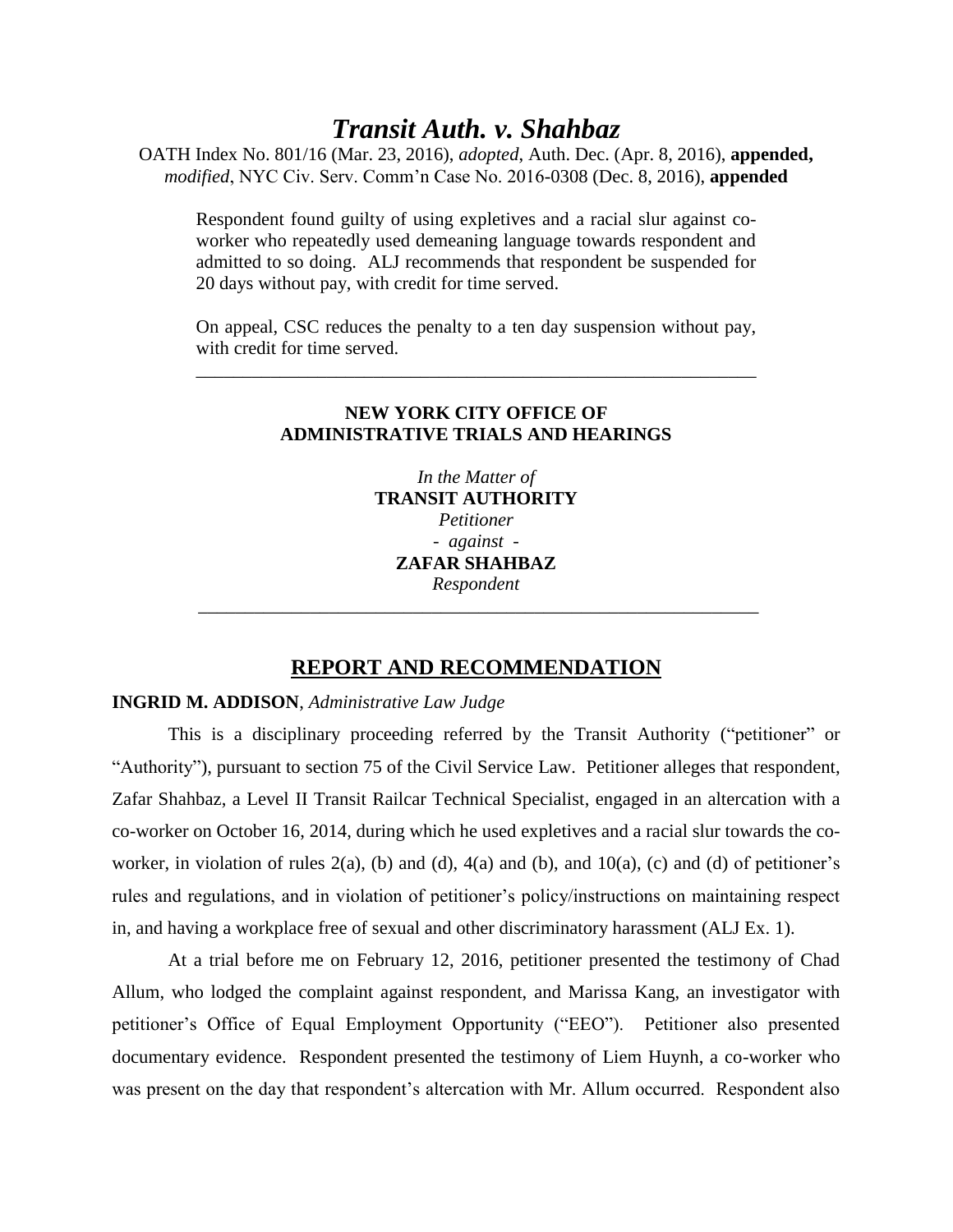testified on his own behalf. At respondent's request, I held the record open until March 21, 2016, for closing arguments to be made by way of written submissions.

For the following reasons, I found it more likely than not that respondent used a racial epithet against Mr. Allum on October 16, 2014. I also found that prior to that date, there existed animus between respondent and Mr. Allum, partially caused by Mr. Allum's demeaning and derogatory responses to respondent's heavy accent and his stutter, as well as his persistent refusal to share in driving petitioner's vehicle to or from a job location, causing respondent's internalized feelings of resentment to percolate and erupt.

Given respondent's lengthy and clean record with the Authority, and the circumstances that led up to respondent's use of a racial slur, I find termination to be disproportionate to the proven misconduct. Accordingly, I recommend that respondent be suspended from employment without pay for 20 days with credit for time served, and that he be restored to his job and be reimbursed with 10 days' pay.

#### **BACKGROUND**

This case involves two co-workers who developed tension and animosity towards each other which were minimized and went unaddressed for too long, and which formed the basis for the charges against respondent.

### **The Incident**

l

Chad Allum is a mechanical engineer who holds the title of level I Associate Transit Management Analyst ("ATMA"), and has worked for the Authority for over 13 years (Tr. 13). Respondent is a Transit Railcar Technical Specialist II, who has worked for the Authority for over 23 years (Tr. 123-24). Respondent is originally from Pakistan where Urdu is his native language. He speaks English with a thick accent, and also stutters (Tr. 136, 141). Mr. Allum and respondent are assigned to the Accidents Investigations Unit and have worked together consistently since 2013. Prior to that, they had worked in the same unit from 2002 to 2006, but had had no direct interaction with each other (Tr. 44-45). Among other things, their jobs involve investigating train problems, track testing, and on-the-road accidents. On October 16, 2014, Mr. Allum, respondent, and Liem Huynh,<sup>1</sup> a level II ATMA who has worked for the Authority for

 $<sup>1</sup>$  Like respondent, Mr. Huynh is Asian, and speaks rapidly, with an accent.</sup>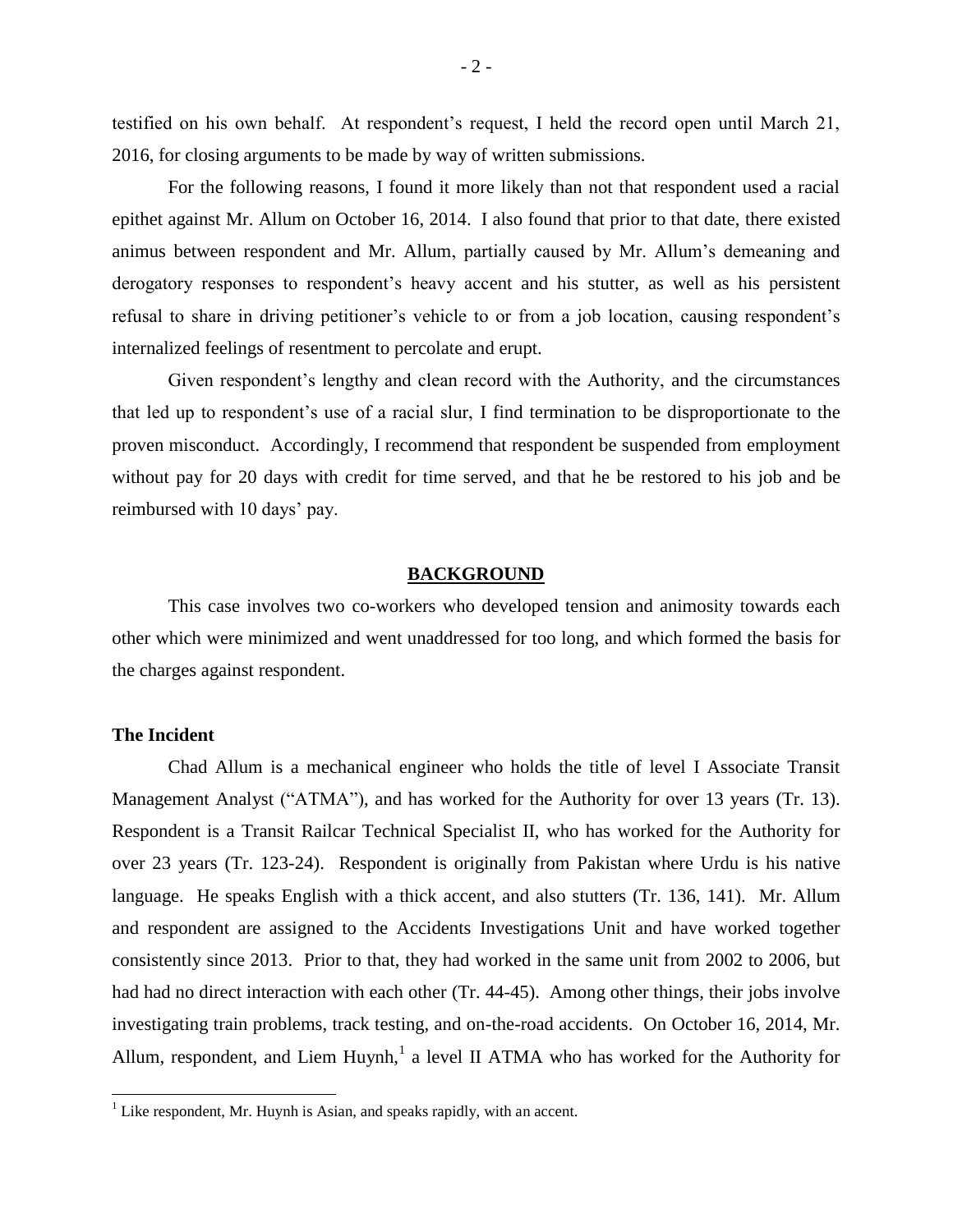about 10 years, were directed to the Jamaica Maintenance Shop in Queens, to inspect a train, after someone's bag got caught between its doors the previous night (Allum: Tr. 14-17; Resp: Tr. 131). Mr. Allum testified that he had an appointment and needed to leave early, so his supervisor instructed him to assist respondent and Huynh, and leave when he needed to (Tr. 18).

At the Jamaica Maintenance Shop, Mr. Allum wanted to inspect the train indoors, in what he referred to as "the barn," because voltage issues on the tracks made it unsafe to conduct the inspection outdoors. But respondent wanted the inspection done outside the barn. The job itself required a manual inspection of the train's doors and their functioning. One person had to be outside the train, and the other two, inside, with one opening and closing the doors, and the other, using a cloth rag between the doors as part of the testing. The person on the exterior of the train had to climb a ladder to check one set of doors, descend to the ground, move the ladder to the next set of doors and repeat the process (Allum: Tr. 19-23; Resp: Tr. 131).

On October 16, 2014, Mr. Allum was the one conducting the testing from the exterior of the train (Tr. 21). He was admittedly anxious to complete the job because of his pre-arranged appointment. Even though he opined that respondent and Huynh were sluggish on the job because they wanted to earn overtime pay (Tr. 23-24), he later denied complaining that respondent was slow (Tr. 53).

Upon completion of the train inspection/testing, Mr. Allum updated the superintendent at the Jamaica Maintenance Shop on the status of the train. The superintendent requested a written report which Allum said that he would complete when he returned to his office. But that was unacceptable to respondent and Huynh, who wanted to remain at the Shop and compete it. Allum felt that this was a deliberate ruse by them to rack up overtime (Tr. 24-26). He maintained that he never drafts a report at the barn because it would have to be handwritten, and he always types his reports. He conceded however, that when there are no problems with the train, the report may indeed be completed at the barn (Tr. 53-55, 64). Mr. Allum testified that he reminded respondent and Huynh that he would not have accompanied them if they could not return to the office by 2:00 p.m. (Tr. 27).

When they reached the parking lot of the Jamaica Maintenance Shop, another dispute arose, which triggered a barrage of insults between Mr. Allum and respondent. Respondent wanted Allum to drive back to the office, but Allum resisted, maintaining that respondent and Huynh had agreed to drive to and from the Shop (Tr. 27). Allum acknowledged that assignments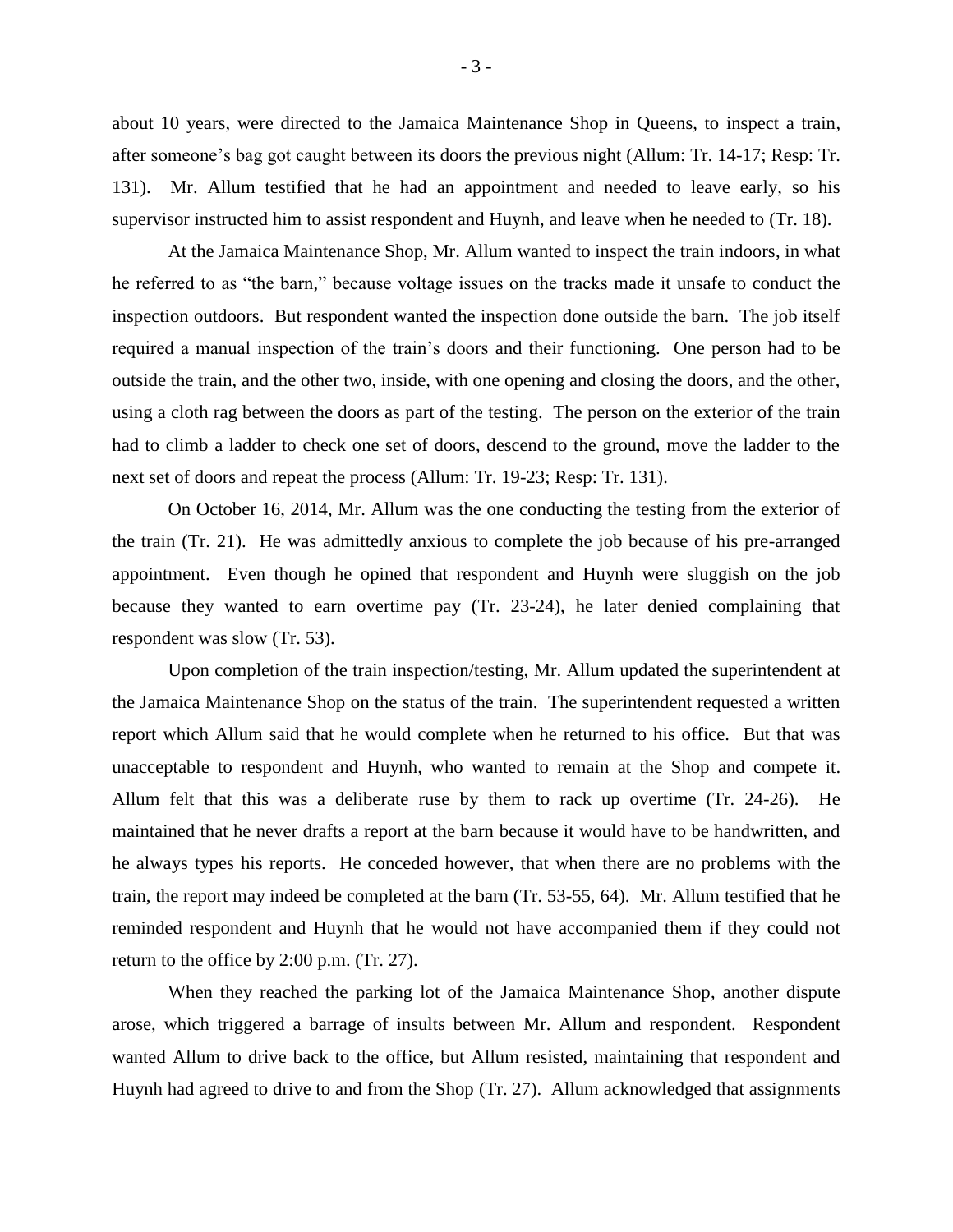required driving to different locations and admitted that at times, when working with respondent and Huynh, he drove less than they did, which caused resentment and friction. When he worked with others, he rotated the driving duties (Tr. 45-48). Allum claimed that respondent was smirking at him in the parking lot, and because he was tired of respondent's attitude, he called respondent "a selfish bastard," to which respondent replied, "If I'm a selfish bastard, you're a nigger." Astounded, Allum asked respondent, "What did you say?" and looked at Huynh, whom he maintained was standing between him and respondent. Respondent repeated "You're a fucking nigger. You're a nigger." Allum emoted that at that moment, he felt like "dirt" and like "gum underneath [respondent's] shoe." He added that during his exchange with respondent, Huynh shook his head from side to side and clicked his tongue (Tr. 28-30). On his way back to the office, Allum texted co-worker Harold Mathieu and asked Mathieu to let the supervisor and director know that he, Allum, wanted to meet with them before they left the office. He said that he reached out to Mathieu because he did not have his supervisor's telephone number. He also told Mathieu what respondent had said to him (Tr. 31-32).

When Allum, respondent and Huynh got back to the office at around 4:15 p.m., Mathieu informed Allum that the supervisor and the director had left. The following day, Allum went to work early, in anticipation of a call from his supervisor, Job Thomas, about the incident. When, by 10:00 a.m., he had received no call, he e-mailed a memorandum to Mr. Thomas, which he copied to director Eric Barthell. In his memo, Allum reported that he was having a discussion with respondent and Huynh about driving the truck back to the office and that respondent called him the "N" word four times in front of Huynh. He requested a group meeting. Mr. Allum testified that he wrote the identical memo to Mr. Barthell, copying Mr. Thomas (Tr. 32-38; Pet. Ex. 1). After that, nothing happened until he was contacted by someone from the EEO office. He met with an EEO investigator on three separate occasions (Tr. 39-40).

Mr. Allum expressed that he, respondent and Huynh were not a happy union because the latter two usually left the hard work to him (Tr. 20) He was sick and tired of respondent's work ethic and accused respondent and Huynh of doing dangerous things on the tracks. He was also displeased that respondent had to be given repeated instructions on various tasks (Tr. 34). On the day of the altercation, Allum was peeved because respondent, who always selected the easiest tasks, was the one doing the testing with the rag cloth, yet wanted to work overtime. Moreover, respondent appeared to equate driving with work (Tr. 63) It further irked Allum that he was the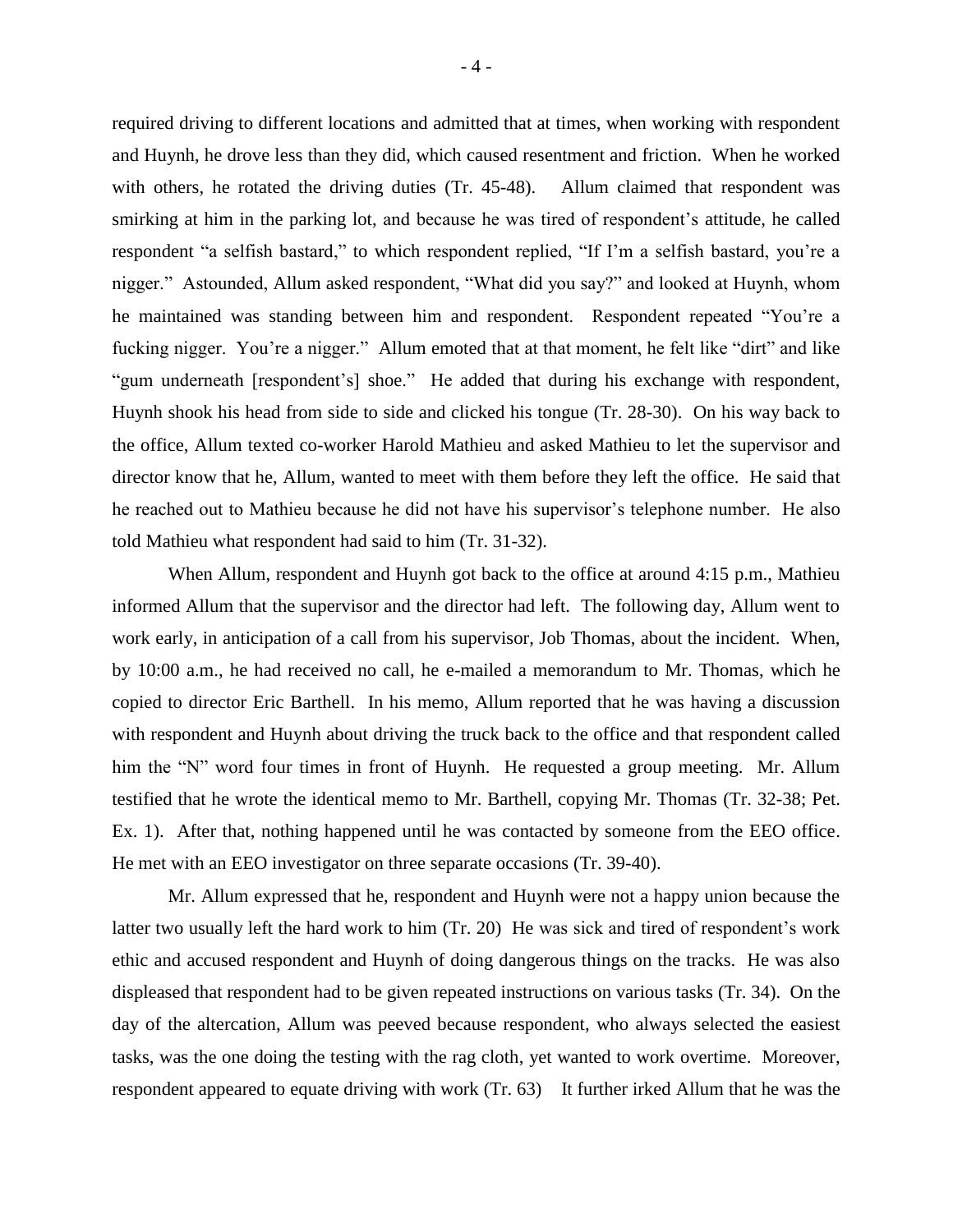one who was always accountable to the supervisors as to the steps taken because, as he put it, respondent and Huynh got nervous speaking with the bosses. Allum denied saying that he was put in charge because respondent and Huynh cannot speak English properly (Tr. 49-50). He also denied that respondent's stutter bothers him (Tr. 53). Yet he admitted to calling respondent "stupid" and an "idiot" (Tr. 48-49). He further acknowledged that the use of profanity in the workplace violates the Authority's Rules and Regulations, and stated that he was forthcoming with the EEO officer that he had directed profanity towards respondent. His admission garnered him a penalty of five days' suspension without pay (Tr. 40-42).

Respondent provided little detail regarding what preceded his exchange with Mr. Allum on October 16, 2014. Both he and Mr. Huynh noted that a sore point of discontent between Allum and other workers was the issue of driving the Authority's vehicle, which respondent considered to be an integral part of the job (Resp: Tr. 129-30, 147-48; Huynh: Tr. 103-04). Respondent testified that he had complained to his supervisor about Mr. Allum's reluctance to drive but the supervisor had taken no action. On the day in question, upon completing the inspection and contrary to instruction that they should write a report at the shop, Allum gave a verbal report to the superintendent and deputy superintendent of the shop, and then headed to the parking lot (Tr. 130). He asked Allum to drive back to the office and Allum got angry (Tr. 132- 33). This sparked an exchange of curse words, in particular, "motherfucker" and "asshole," which, respondent concurred, was prohibited in the workplace (Tr. 153). But respondent vehemently denied calling Allum the "N" word, which he acknowledged to be a "terrible word." Respondent claimed that this was the first time that he had cursed Allum, who had previously picked on him and cursed him on several occasions. He corroborated that Allum had called him "idiot" and "stupid," but added that as regards his accent and stutter, Allum had also called him "bastard" and "asshole," and would make remarks such as, "I don't know what the fuck you're talking about" (Tr. 126-28, 133, 141, 145). Respondent denied that he and Huynh deliberately delayed the job in order to earn overtime, and opined that Allum discriminates against him. He had informed his supervisor about the terms he had been called, and that co-workers, particularly Allum, yelled at him out of frustration and in the presence of other workers, because they had to repeat instructions to him. But he had never filed an EEO complaint (Tr. 136-37, 143-44).

Respondent believes that Mr. Allum filed the complaint against him because he speaks out against Allum's work. He also believes that Allum colludes with Mr. Mathieu with the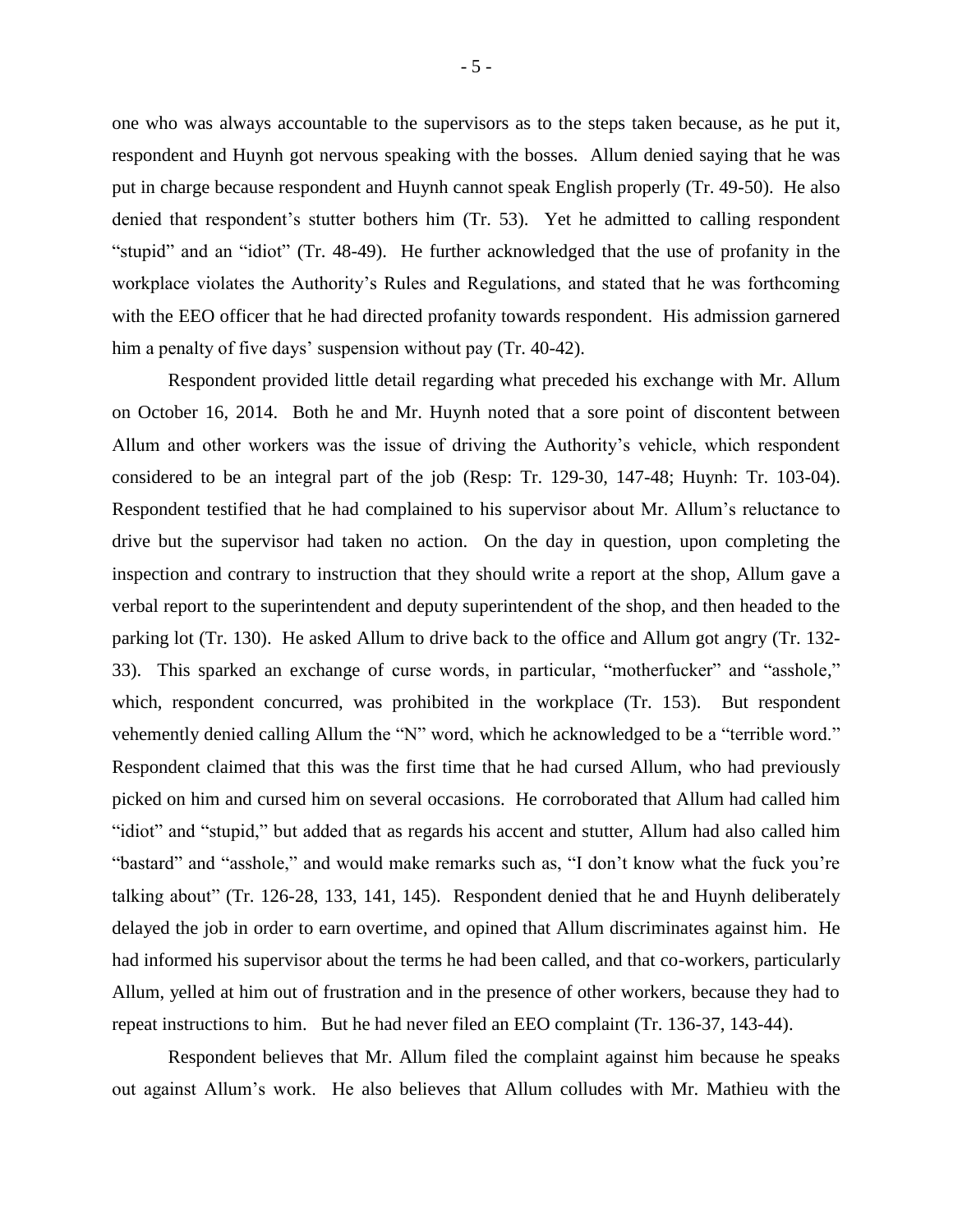ultimate goal of getting rid of him from the Accident Investigations Unit, hence the reason why Allum communicated with Mathieu and not his supervisor on the day of the incident. He described the complaint as a fabrication designed to get rid of him (Tr. 133, 140).

Respondent was interviewed twice by an EEO investigator (Tr. 138). On November 19, 2014, the day preceding his first interview, respondent sent a text message to Mr. Allum, alluding to "improper language" which hurt them both. He apologized for his use of improper language if it hurt Mr. Allum's feelings, and offered to meet with Allum to resolve the matter. When Allum realized who had sent the text, he instructed respondent to stop texting him (Tr. 150-51; Pet. Ex. 2 at 3). During the course of his interviews, respondent told the investigator that Allum had cursed him in the past (Tr. 135). He also admitted to using profanities on October 16, 2014, which he knew to be prohibited by the Authority's rules, as were racial epithets. Respondent doubted that the EEO investigation was done in an impartial manner because individuals who were not present during the incident were questioned, and the investigator appeared to accept as true, the statements made by those individuals while ignoring statements made by his witness, Mr. Huynh (Tr. 134, 137). After the incident, respondent worked with Mr. Allum for about one year until he was suspended without pay for 30 days, in October 2015, following the completion of the EEO investigation and the release of its report. Respondent testified that during that time, Allum assumed driving responsibilities and did not curse him. To date, respondent remains suspended from his job (Tr. 138-39).

Respondent's witness, Liem Huynh, had little to add. Mr. Huynh is a level II ATMA who has worked for the Authority for approximately 10 years (Tr. 99). He has worked with respondent intermittently, for a one and a half years before the incident between respondent and Mr. Allum (Tr. 100). He underscored that Mr. Allum rarely drove the Authority's vehicle and that, in the past, he had taken Allum aside and spoken to him about sharing the driving duties (Tr. 103-04). He knew that the contention between respondent and Allum on the day of the incident stemmed from Allum's reluctance to drive (Tr. 108-09). Mr. Huynh stated that he was at the front of the vehicle when his colleagues began their argument at the rear. Only then did he approach the rear of the truck, but he did not hear respondent use a racial epithet (Tr. 101, 109- 12, 116). Mr. Huynh was twice interviewed by the EEO investigator. He testified that after the incident between respondent and Allum, the three of them continued to work together and were very respectful towards each other (Tr. 104-05).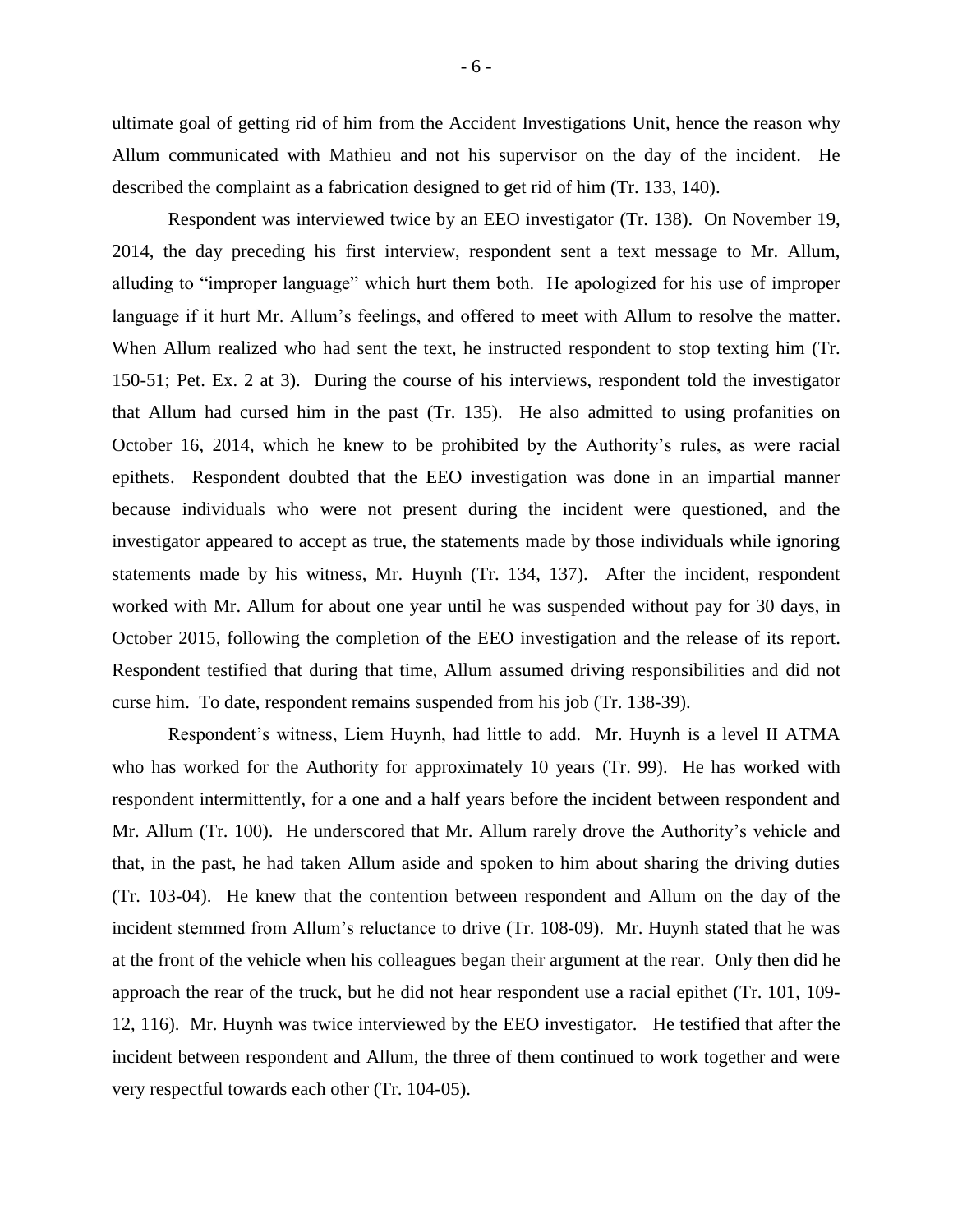### **The EEO Investigation and Report**

Marissa Kang was hired by the Authority as an EEO investigator in January 2015. Before that, she worked for petitioner as a law fellow, from September 2013. In October 2014, Ms. Kang, a new attorney, was assigned to investigate Mr. Allum's complaint against respondent. Accordingly, she interviewed Mr. Allum, respondent, and Mr. Huynh, as well as Mr. Mathieu, respondent's supervisor, Mr. Thomas, and his director, Mr. Barthell. Upon completion of her investigation, she was involved in drafting a report which, in its final form, consisted of edits and revisions from her managers (Tr. 68-73; Pet. Ex. 2). Ms. Kang's ultimate conclusion was that there was reasonable cause to believe that both Allum and respondent violated the Authority's Respectful Workplace and Sexual and Other Discriminatory Harassment policies.

The EEO report contained a synopsis of the interviews conducted. Mr. Allum's first interview with the EEO office was held almost two months after the incident. What emerged from both the trial testimony and the reported interviews was that there was a long-standing feud between Mr. Allum and respondent, which was minimized at trial. It was also evident from the EEO report that respondent's and Mr. Allum's supervisor, Mr. Thomas, was aware of the underlying behavior that caused the tension, and did little to abate it. In fact, if Mr. Allum's statements to the EEO investigator are to be credited, it appears that Mr. Thomas might have unwittingly fueled some of the tension.

First, Ms. Kang noted in her report that during the course of three interviews, Mr. Allum described his relationship with respondent as very strained, and that he repeatedly commented on respondent's and Huynh's accents, and how they were difficult to understand. Moreover, while at trial he denied saying that he was put in charge because respondent and Huynh could not speak English properly, Allum actually told the EEO investigator that in Mr. Thomas's absence, he is appointed as field manager because, "I'm the only one who can talk" to the barn chiefs and train crews, and tell them what to do, and "those guys can't speak proper English" (Pet. Ex. 2 at 3, ¶ 4), and further, that "Thomas wants me to go with them [Shahbaz and Huynh] because he doesn't want the group to sound like a bunch of idiots. These other guys [Shahbaz and Huynh] can't talk" (Tr. 79-81; Pet. Ex. 2 at 4, ¶ 3). When asked whether she considered Allum's remarks about respondent's and Huynh's accents and their lack of proficiency in English to be discriminatory, Ms. Kang side-stepped an affirmative response and instead characterized them as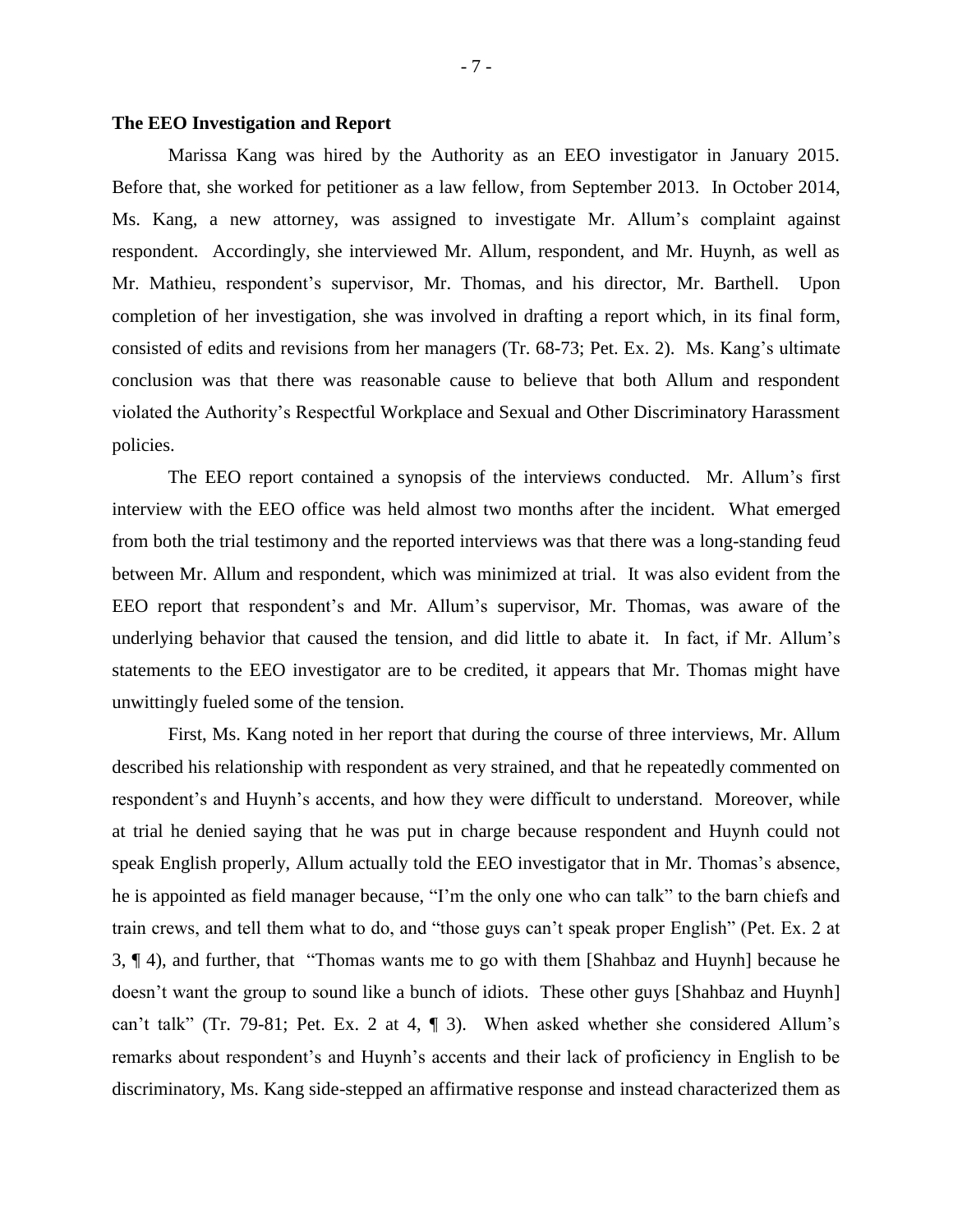"inappropriate" (Tr. 81). In a footnote to her report, Ms. Kang indicated that during the March 13, 2015 interview of respondent, the EEO staff addressed "the inappropriate language that [Allum] acknowledged using towards Shahbaz as well as the disrespectful way that he spoke about the way that Shahbaz and Huynh communicate" (Pet. Ex. 2 at 4, n. 4).

Mr. Allum admitted to the investigator that he and respondent argued all the time and had inappropriate verbal exchanges on approximately eight occasions. He did not articulate the exact content of those verbal exchanges, but claimed to have called respondent "idiot" on approximately two occasions, and may have used the word "motherfucker." He also noted that he had addressed respondent as follows: "Zafar, you can't be this stupid, you're doing this on purpose." According to Allum, respondent would reciprocate with "motherfucker" or "shut up," the latter being his favorite response (Tr. 77-80; Pet. Ex. 2 at 4, ¶ 2).

Ms. Kang testified that Allum did not appear to be vindictive because he did not want respondent to lose his job, and would have accepted an apology (Tr. 73-74). Her report noted that Allum did not consider respondent's text to be an apology (Pet. Ex. 2 at 4, ¶ 4).

During his interviews, respondent mentioned that Allum had cursed at him in the past, but that he had never complained to the EEO office (Tr. 81, 89). He indicated that on the day in question, Allum prefaced their inappropriate exchange with "Motherfucker, you always make this problem about driving," which generated an exchange of profanities. But he denied calling Allum the "N" word, stating, "I didn't use the 'N' word, I know this is a bad word for these people" (Pet. Ex. 2 at 9, ¶ 4). He described instances when Allum cursed at him, and stated that they were always alone when it occurred. For example, on one occasion when respondent forgot to cut a snowblock, Allum said, "Motherfucker, how can you forget this?" On another occasion, when respondent returned from getting coffee, Allum said, "Why didn't you tell me you were getting coffee? Get your ass on the train." Then on the day of the incident, Allum also said to him, "Motherfucker, you are the biggest problem" (Pet. Ex. 2 at 9, ¶ 5).

Respondent admitted that he texted Mr. Allum in an attempt to reduce the tension between them, but made no further attempts to communicate with him (Pet. Ex. 2 at 10, ¶ 1). He also told the investigator that his only problem with Allum was the driving issue, which was the source of the friction between them (Tr. 90; Pet. Ex. 2 at 10,  $\P$  2).

Mr. Huynh appeared to be a little more forthright during his EEO interview than he was at trial. The report noted that he described Allum as not "an easy guy" who had probably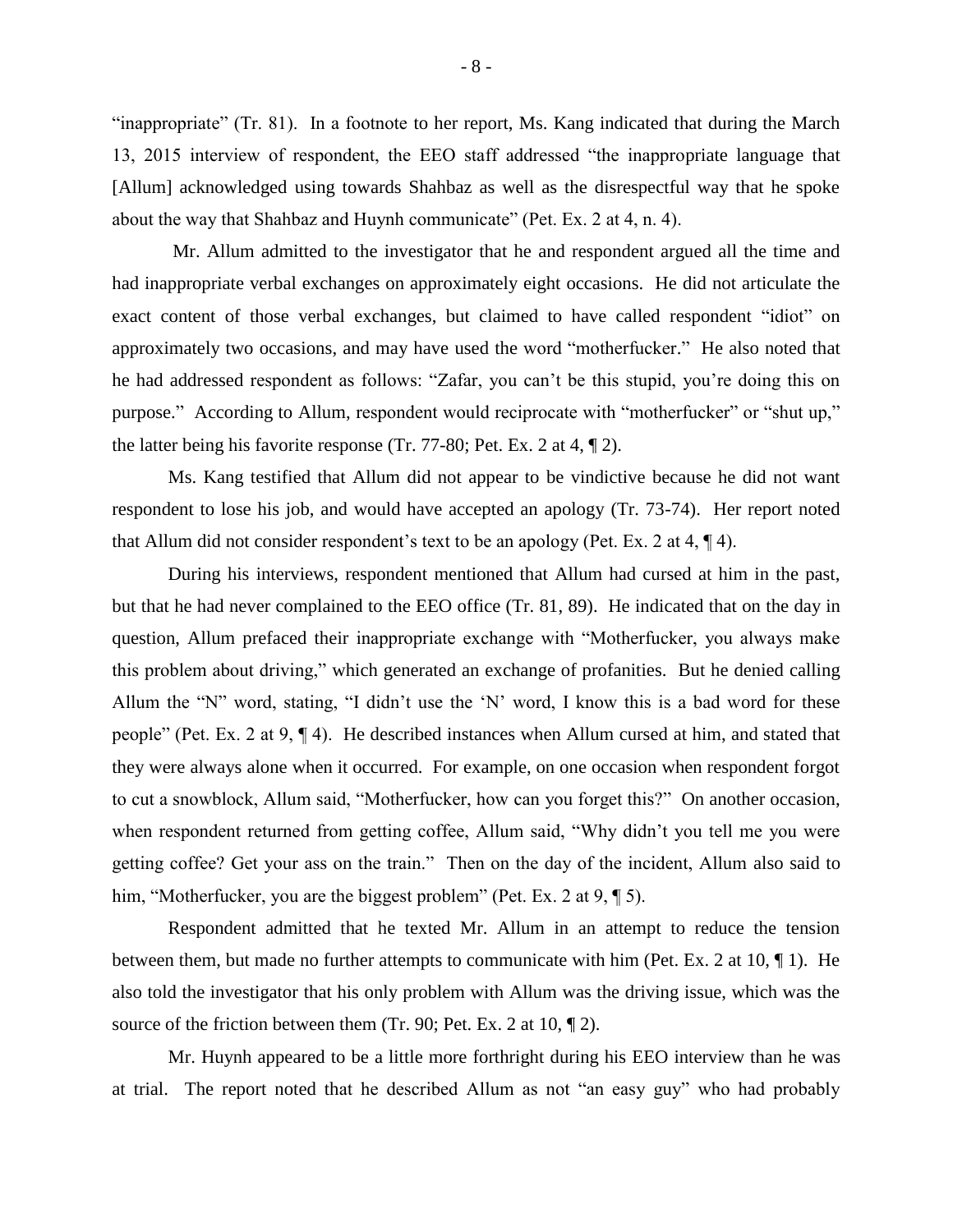brought the complaint because he does not want to drive (Pet. Ex. 2 at 10, ¶ 3). He also denied hearing respondent use the "N" word, or that he had said so to anyone, above all Mathieu, whom he claimed to have a very close relationship with Allum. In addition, Huynh told the investigator that Allum and Mathieu "don't like [respondent]" (Tr. 83; Pet. Ex. 2 at 10, ¶¶ 2, 5).

Even though Ms. Kang's report was admitted into evidence, some of the interviewees were not present to testify at trial. Thus, their statements to the EEO investigator as presented in the report constituted hearsay. Sworn testimony is usually considered more reliable than hearsay statements. *See Dep't of Correction v. Velez,* OATH Index No. 1655/02 at 5 (Dec. 3, 2002), *aff'd*, NYC Civ. Serv. Comm'n Item No. CD-05-34-SA (Aug. 11, 2005). But hearsay is admissible in disciplinary proceedings and may provide the sole basis for a finding of fact. *See*  Charter § 1046(c)(1) (Lexis 2015); 48 RCNY § 1-46 (Lexis 2015); *People ex rel. Vega v. Smith,*  66 N.Y.2d 130, 139 (1985); *Dep't of Correction v. Connell,* OATH Index No. 1598/11 at 10 (May 24, 2011); *Transit Auth. v. Wong,* OATH Index No. 1866/08 at 18-19 (Aug. 28, 2008); *Dep't of Correction v. Jackson*, OATH Index No. 134/04 at 4-5 (May 5, 2004), *aff'd*, NYC Civ. Serv. Comm'n Item No. CD-05-67-SA (Sept. 14, 2005). Respondent did not challenge the reliability<sup>2</sup> or admissibility of any of the statements in the report, made by persons who were not present at trial. As such, I found no reason to accord less consideration to any portion of the report.

Harold Mathieu was one of the interviewees who was not present at trial. The EEO report indicates that Mr. Mathieu is a Level III System Safety Specialist, who socializes with Mr. Allum outside of the workplace. Mathieu corroborated Allum's statements to the investigator that he had sent a text message to Mathieu immediately following the incident, but the investigator noted that neither had produced a copy of the text. Mathieu also informed the investigator that when he told Thomas that Allum wanted to meet with Thomas upon his return to the office because respondent had called him the "N" word, Thomas appeared disappointed and remarked, "The reason why is [sic] it's because of the way you guys are treating him badly"

l

 $2$  Hearsay must have probative value and bear some objective indicia of reliability in order to be given significant weight. *See Dep't of Housing Preservation & Development v. Davron*, OATH Index No. 1533/11 at 16 (Dec. 21, 2011); *Police Dep't v. Mazzoli,* OATH Index No. 1610/07, mem. dec. at 4 (Apr. 6, 2007). In assessing the reliability and probative value of hearsay, significant factors include the declarant's personal knowledge of the facts, the independence or bias of the declarant, the detail and range of the hearsay, the degree to which it is corroborated, and the centrality of the hearsay evidence to the agency's case. *Police Department v. Ayala*, OATH Index No. 401/88 at 6 (Aug. 11, 1989), *aff'd. sub nom. Ayala v. Ward*, 170 A.D.2d 235 (1st Dep't 1991); *Richardson v. Perales*, 402 U.S. 389, 402-06 (1971); *Calhoun v. Bailar*, 626 F.2d 145, 149-50 (9th Cir. 1980), *cert. denied,* 452 U.S. 906 (1981); *Police Department v. Digristina*, OATH Index Nos. 389-90/91 at 11 (May 30, 1991).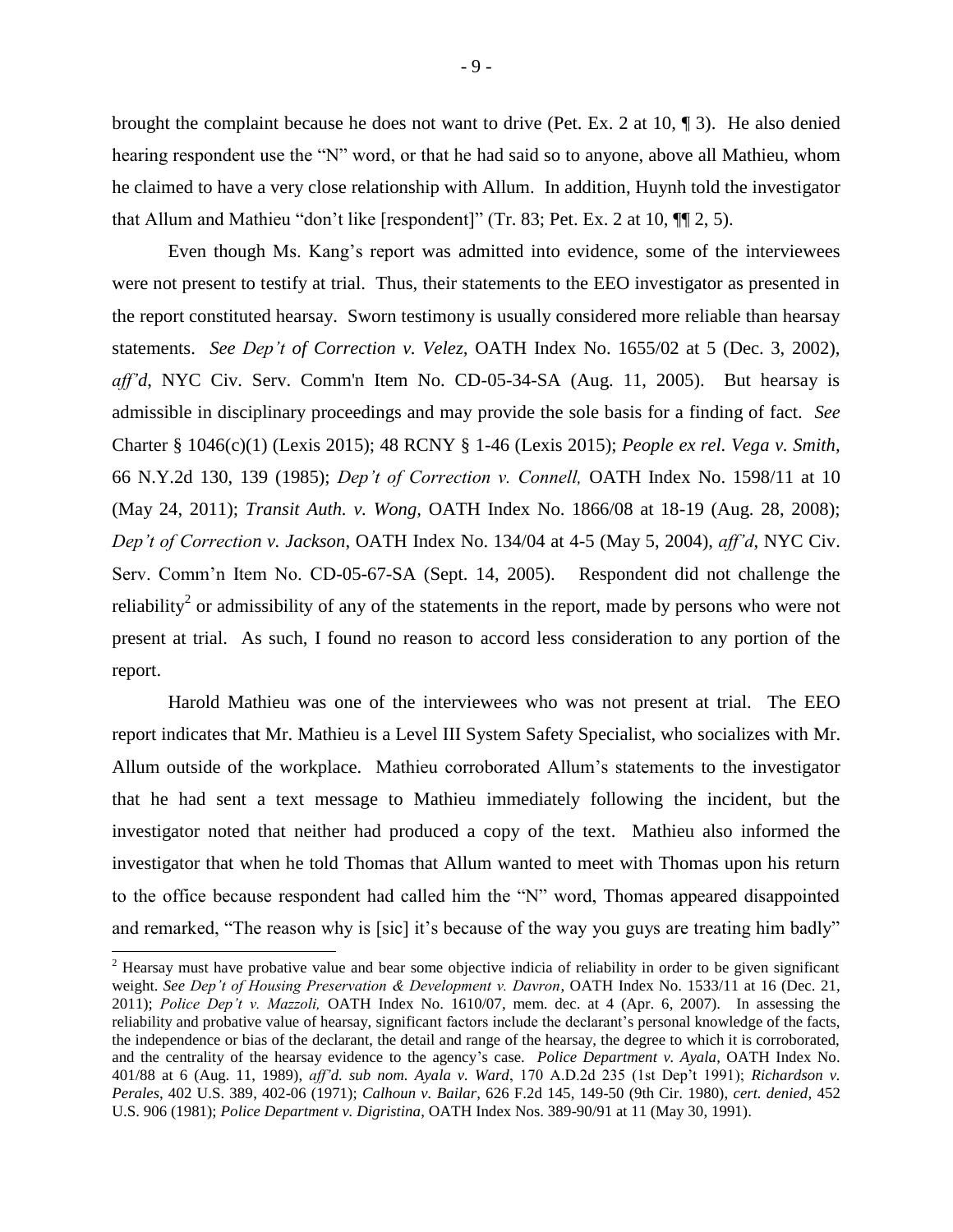(Pet. Ex. 2 at 5, ¶ 4). Mathieu then informed Senior Director Eric Barthell, that Allum wanted to meet with Thomas when he returned to the office. After that, he (Mathieu) left for the day and did not know whether Thomas or Barthell waited for Allum to return (Pet. Ex. 2 at 5, ¶ 4). At trial, this was contradicted by Allum who affirmed that when he got back to the office around 4:15 p.m., Mathieu was the one who informed him that Thomas and Barthell had left (Tr. 32-33).

What followed in the report suggested that Mathieu himself harbored doubts about Allum's allegation. He told the investigator that the day following the incident Huynh had confirmed to him (Mathieu) that respondent had used the "N" word. Yet, in spite of what appeared to be Huynh's corroboration of Allum's complaint, Mathieu approached Allum and asked him "if he was sure of it [the use of the "N" word], because it will only escalate." Mathieu reported that Allum appeared to be "really upset" but he did not want respondent to lose his job (Pet. Ex. 2 at 5-6).

Supervisor Thomas also did not appear at the trial. During his EEO interview, his admission that he had commented on respondent's and Huynh's accents garnered an admonition from the EEO office, that he needed "to be careful about the way that he discusses people's accents and the way that people communicate" (Tr. 80). Thomas assessed both Allum and respondent to be "good workers" and "good people," but stated that he could not assign respondent certain jobs because of respondent's stuttering problem. In addition, respondent demonstrated "a little absent-mindedness" which infuriated his co-workers, particularly Allum, because they had to repeat themselves to him (Pet. Ex. 2 at 7,  $\P\P$  4, 5). In a footnote, the EEO report noted that Mr. Thomas was rebuked by the EEO office for his characterization of respondent's stuttering as a disability. And at trial, Ms. Kang opined that she did not consider stuttering to be a disability (Tr. 83-85).

Thomas characterized Allum and Mathieu as "young" and noted that Allum needed "a little time to get matured." Both Allum and Matthieu had complained to him about difficulties they encountered while working with respondent, and Thomas had addressed their complaints with respondent. Thomas informed the investigator that Allum had little patience with respondent whom Allum felt should be smarter because of his experience. This often caused Allum to yell at respondent. Thomas expressed that on the flip side, respondent believed that Allum and Mathieu picked on him because of his communication difficulties. In Thomas'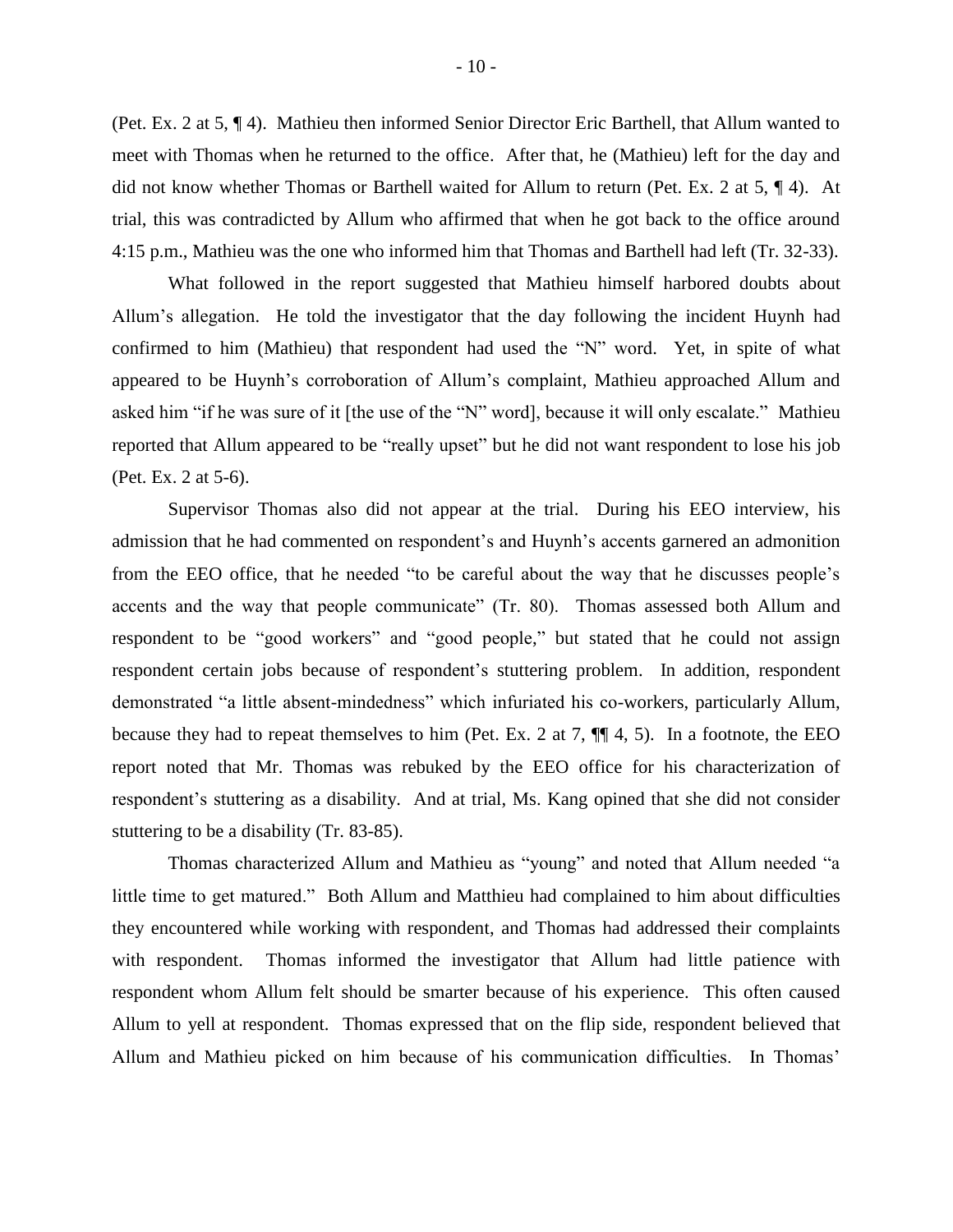estimate, underlying the issues between Allum and respondent were cultural differences (Tr. 85- 87; Pet. Ex. 2 at 7, ¶¶ 4, 5; Pet. Ex. 2 at 8, ¶ 1-2).

At around 4:00 p.m. on the day of the incident, Thomas learned of Mr. Allum's allegation against respondent from Mathieu. During his first interview, he feigned ignorance as to what "N" word respondent had reportedly used, claiming that "[he] thought it was cursing or something, [he] thought maybe 'nasty'" (Pet. Ex. 2 at 7, 1). Thomas also stated that he did not trust what Mathieu says, because Mathieu usually picks on respondent (Pet. Ex. 2 at 7, ¶ 3). At his second interview, Thomas denied telling Mathieu that the incident between Allum and respondent was caused by their treatment of respondent (Pet. Ex. 2 at 8, ¶ 4). He further appeared to deny hearing Mathieu mention the "N" word, and claimed to be unfamiliar with the word and its offensive weight. Hence, he "may not have noticed it" (Pet. Ex. 2 at 8, 1 3). In his third interview, Thomas told the investigator that the abuse between respondent and Mr. Allum was verbal only, not physical, and could therefore be addressed the following day. Thomas also questioned why Mathieu was the one who reported it to him, and why Allum had not called him if the altercation was serious (Pet. Ex. 2 at  $8, \P 4$ ).

The EEO report suggested that Mr. Thomas became indignant at the veiled implication by the EEO office that he may have shirked his responsibility when he failed to wait for Allum, respondent and Huynh to return to the office on the day of the incident. Thomas also got furious at what he perceived to be an EEO investigation that was getting out of hand. In an e-mail to the EEO office, he expressed outrage that the EEO investigators were giving more weight to hearsay statements and the statements of bystanders as opposed to his (Pet. Ex. 2 at 9,  $\P$ [1, 2, 3).

Based on its investigation, the EEO office found reasonable cause to believe that Allum's complaint against respondent was substantiated. It also found that Allum engaged in inappropriate behavior, and Thomas did not comply with his managerial responsibilities, and recommended corrective action against all three.

At trial, what was immediately apparent was that Mr. Allum, who is much younger than respondent, appeared to be more assertive as well. Also, they hail from vastly different ethnic and cultural backgrounds. By themselves, those differences should have absolutely no impact on how each should treat the other in the workplace or otherwise. City workers are required to undergo annual EEO training which, among other behaviors, teaches respect and tolerance. I turn now to the charges against respondent and my analysis of the testimony and evidence.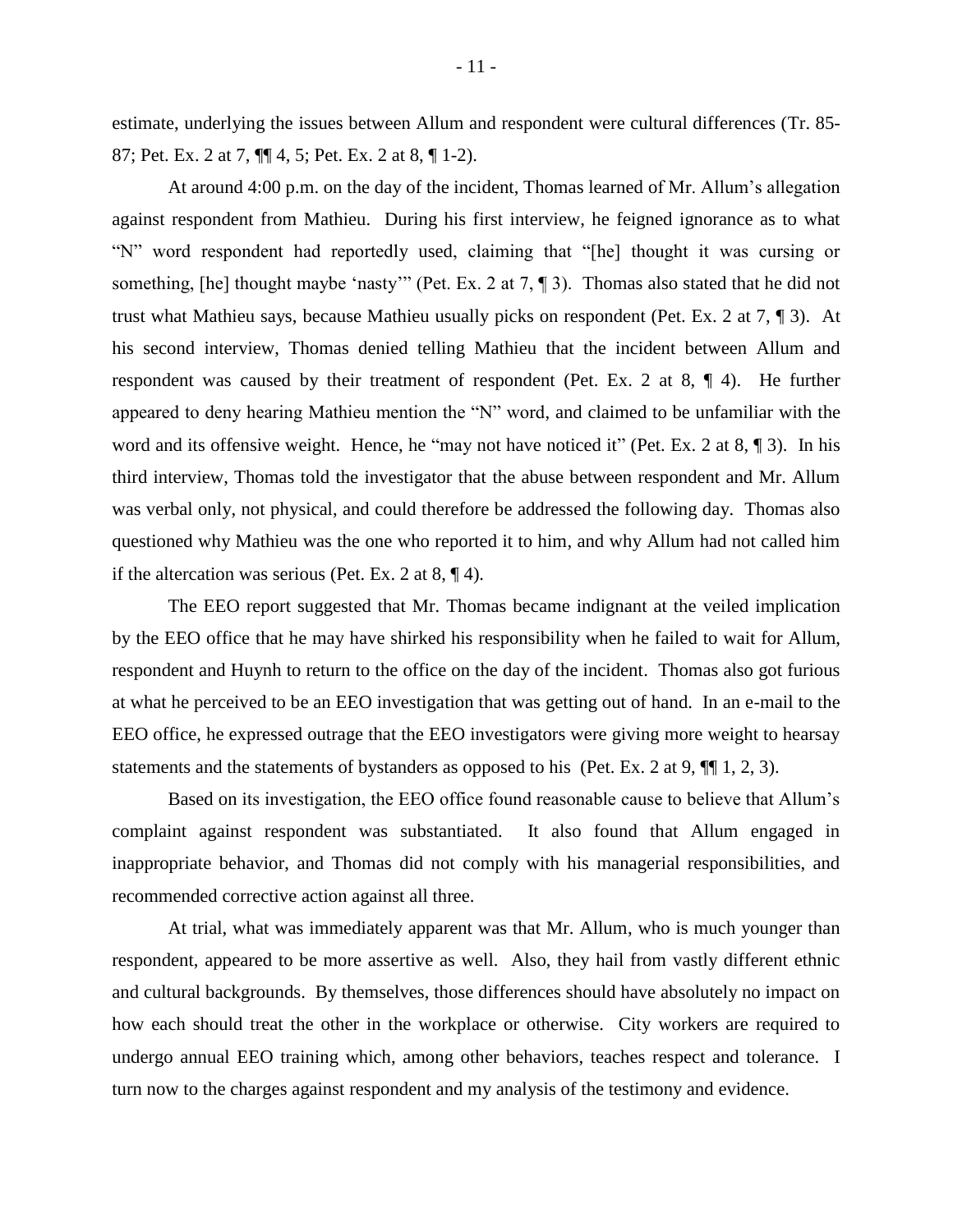#### **ANALYSIS**

To prevail in this disciplinary proceeding, petitioner must prove its case by a preponderance of the credible evidence. *Foran v. Murphy*, 73 Misc. 2d 486, 489 (Sup. Ct. N.Y. Co. 1973); *Antinore v. State*, 79 Misc. 2d 8, 12 (Sup. Ct. Monroe Co. 1974), *rev'd on other grounds*, 49 A.D.2d 6 (4th Dep't 1975), *aff'd,* 40 N.Y.2d 921 (1976); *Osoba v. Bd. of Education*, NYC. Civ. Serv. Comm'n Item No. CD 92-127 at 3 (Nov. 19, 1992), *aff'g,* OATH Index No. 237/92 (Feb. 28, 1992). A preponderance has been defined as the burden of persuading the "trier of fact to believe that the existence of a fact is more probable than its non-existence." *Concrete Pipe & Products of California, Inc. v. Construction Laborers Pension Trust*, 508 U.S. 602, 622 (1993); *See also Dep't of Correction v. Tavarez*, OATH Index No. 1273/02 at 5 (Nov. 21, 2002).

Resolution of the charges is primarily based on a credibility determination. In assessing credibility, this tribunal has considered factors such as: "witness demeanor, consistency of a witness' testimony, supporting or corroborating evidence, witness motivation, bias or prejudice, and the degree to which a witness' testimony comports with common sense and human experience." *Dep't of Sanitation v. Menzies*, OATH Index No. 678/98 at 2-3 (Feb. 5, 1998), *aff'd*, NYC Civ. Serv. Comm'n Item No. CD 98-101-A (Sept. 9, 1998). After an assessment of the testimony of the witnesses and the evidence, I find it more likely than not that respondent used a racial epithet against Mr. Allum, as charged.

Like respondent, Mr. Huynh has a very heavy accent. At trial, not only did I find him to be extremely nervous and skittish, but he did not appear to fully comprehend the questions because his answers were often non-responsive. Huynh also seemed unwilling to speak ill of either Allum, by whom he was possibly intimidated, or respondent, with whom he was often paired, and with whom he suffered denigration because of his accent. However, there was no reason for me to discredit his denial that he heard respondent use the "N" word to Allum, in spite of Allum's contrary claim that Huynh was present. Given Huynh's unwavering denial, I am disinclined to put much trust in Mathieu's statement to the EEO officer, that Huynh had confirmed hearing respondent use the "N" word. Huynh's similar situation with respondent, his recognition that Allum was not "an easy guy," and his awareness of Mathieu's friendship with Allum, militated against Mathieu's claim. But what emerged from Huynh's statements to the EEO investigator and his trial testimony was that Allum's reluctance to drive, and his apparent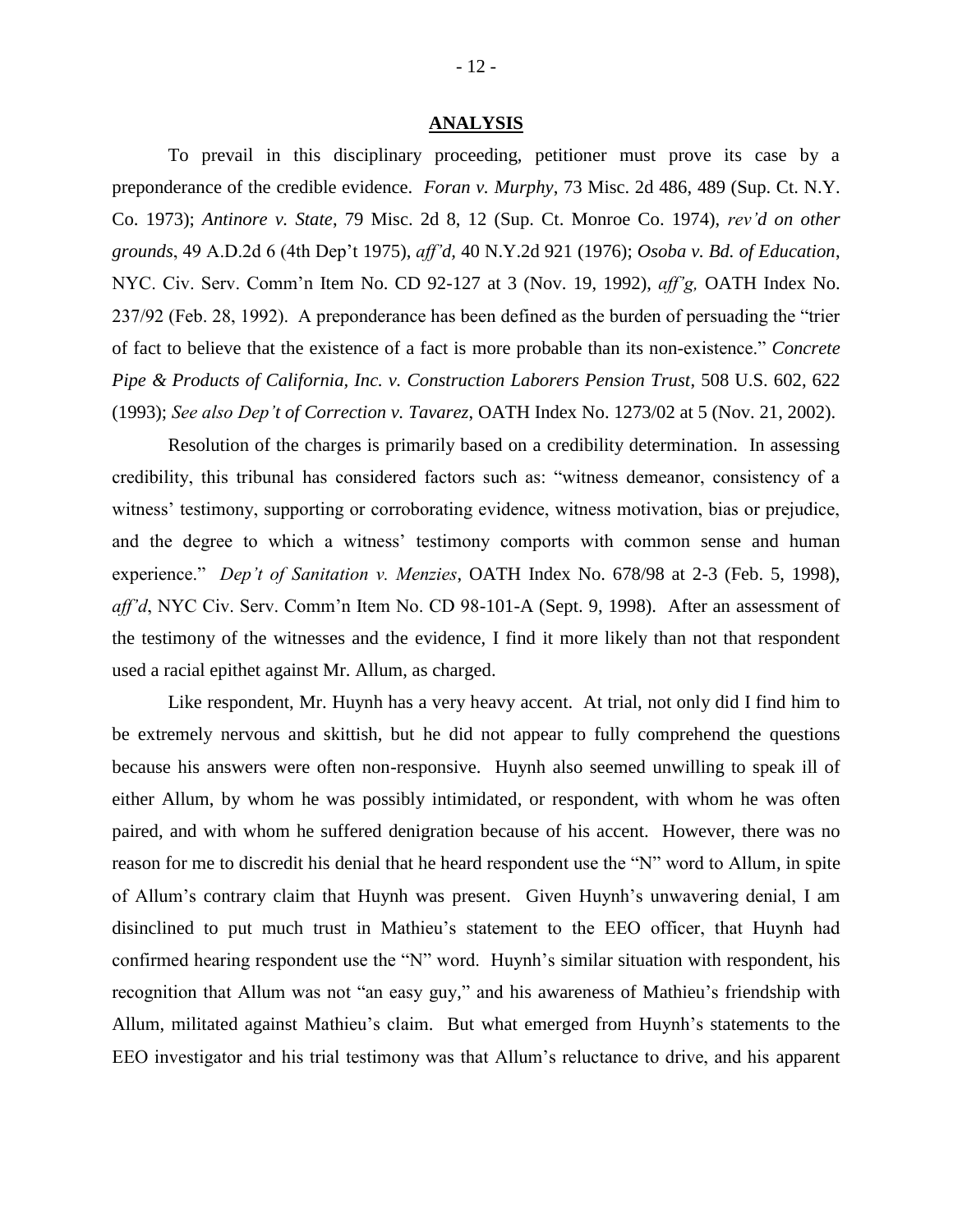preference to be chauffeured by respondent and Huynh sparked the unpleasant verbal exchange between respondent and Allum on October 16, 2014.

Mr. Allum's testimony was credible in part and not so convincing in others. For instance, I was not persuaded that Huynh was standing between them when Allum and respondent engaged in their most offensive exchange. I was more inclined to believe Huynh's version that upon hearing the heated argument between the two, he left what he was doing at the front of the vehicle and approached Allum and respondent at its rear, giving credence to his claim that he did not hear respondent use the "N" word. I also found that Allum's testimony was not truly reflective of the level of animosity that existed between him and respondent. First, it was unrealistic that Allum would actually tally the number of times that he used expletives to respondent prior to the incident on October 16, 2014. It is not something of which one normally takes stock. Therefore, I find it more likely than not that Allum grossly underestimated the frequency with which he cursed respondent during altercations. In addition, the EEO report contradicted Allum's denial at trial that he used derogatory remarks about respondent and Huynh because they spoke English with a heavy accent. The report contained his statements that when he is on assignment with respondent and Huynh, he is elevated to field manager because respondent and Huynh cannot speak proper English, and the supervisor did not want the group to sound like "a bunch of idiots." It was unclear whether his opinion of supervisor Thomas' wishes was based on his interpretation of non-verbal signals from Thomas or on direct utterances by Thomas, such as Thomas' admission to the investigator that respondent's stuttering problem precluded consideration for certain jobs. Notably, the EEO investigator did not inquire of Thomas whether Allum's statements could be directly attributed to remarks that Thomas had made about respondent. Regardless, it was clear that Allum engaged in a persistent pattern of addressing respondent in a demeaning manner, rooted in some preconception that a stutterer must be an "idiot" or "stupid." It was equally apparent that supervisor Thomas saw this as a contributing factor to Allum's derision of respondent.

Before moving on to my assessment of respondent's credibility, I must note that while I found Ms. Kang to be credible, it was disturbing to read that the EEO office chided supervisor Thomas for characterizing respondent's stutter as a disability, and to hear Ms. Kang opine that a stutter is not a disability. As defined in the New York City Human Rights Law, a disability is "any physical, medical, mental or psychological impairment," which affects any system of the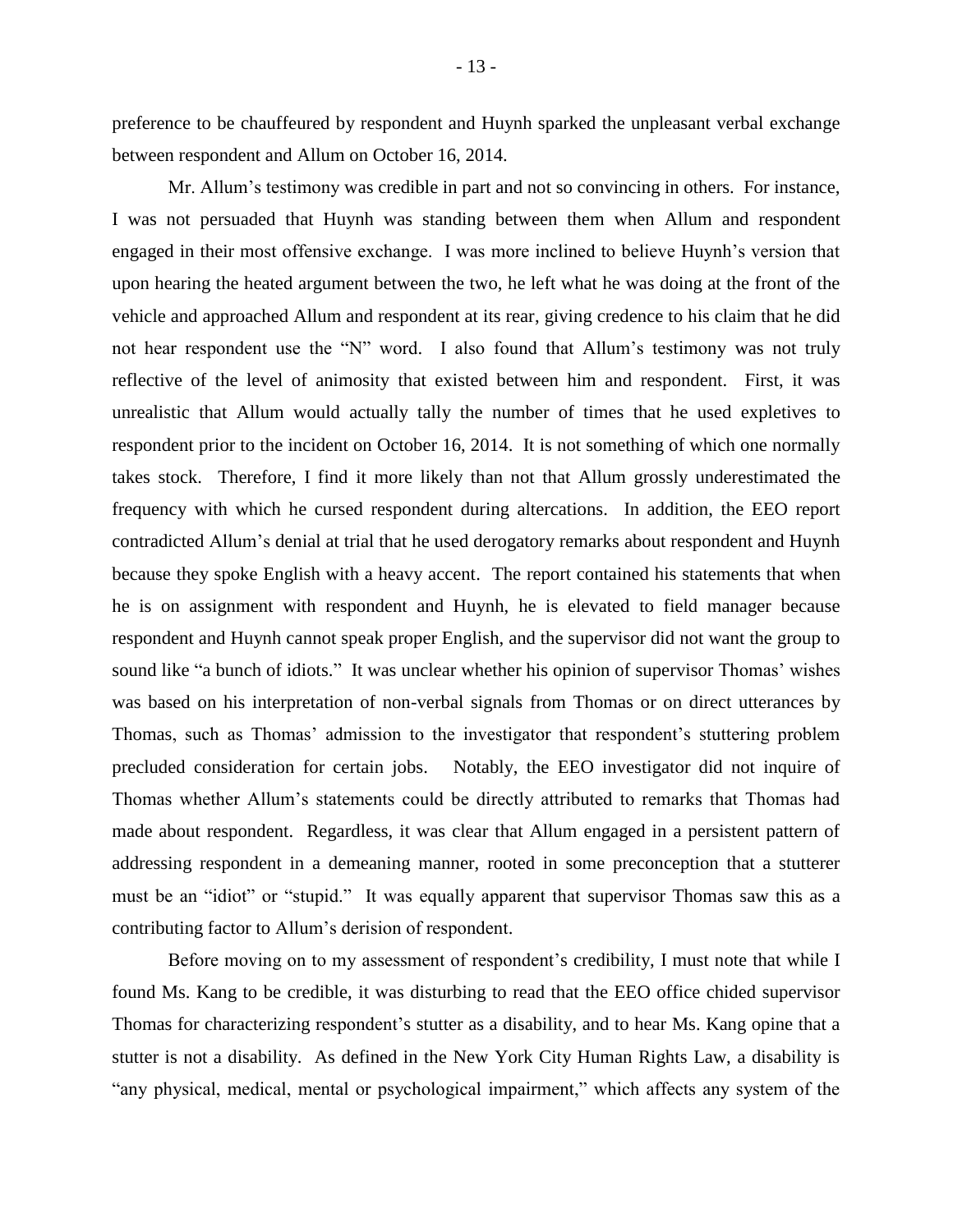body, "including, but not limited to: the neurological system; the musculoskeletal system; the special sense organs . . . ." Admin Code  $\S$  8-102(16) (Lexis 2015). The Americans with Disabilities Act ("ADA") leaves no doubt as to what should be considered a disability. It defines a disability as a physical or mental impairment that substantially limits one or more major life activities of an individual. 42 USCS § 12102(1)(A) (Lexis 2015). Major life activities include speaking and communicating. 42 USCS § 12102(2)(A). Such impairment need not limit other major life activities in order to be considered a disability. 42 USCS § 12102(4)(C). Moreover, even if it is episodic or in remission, such impairment is still considered a disability so long as it would substantially limit a major life activity when active. 42 USCS § 12102(4)(D). According to the National Institute on Deafness and Other Communication Disorders, "stuttering is a speech disorder in which sounds, syllables, or words are repeated or prolonged, disrupting the normal flow of speech . . ." which "can make it difficult to communicate with other people which often affects a person's quality of life."<sup>3</sup> This does not mean that all stutterers are considered disabled. The severity of the stutter and how much it impedes the stutterer's ability to communicate would factor into whether one's stutter qualifies as a disability.

In *Preacely v. Schulte Roth & Zabel,* 2001 U.S. App. LEXIS 19686 (2d Cir. 2001), the appellant challenged the District Court's grant of summary judgment in favor of the respondent, on grounds that the appellee's stated reasons for his termination were pretextual, and that his termination was actually motivated by unlawful discrimination on the basis of, among other contentions, his physical disability (stuttering), in violation of the ADA. With respect to this particular assertion, the Second Circuit found that Preacely failed to establish a prima facie case of disability discrimination because the facts did not support his claim that he is disabled or an inference that Schulte terminated him because of a disability. *Id* at 4; *see also, Greenway v.*  Buffalo Hilton Hotel, 143 F.3d 47, 52 (2d Cir. 1998) (applying *McDonnell Douglas*<sup>4</sup> framework to ADA claim, and holding that a plaintiff must present sufficient facts to establish a prima facie case that his discharge "was effected under circumstances giving rise to an inference of discrimination."). The *Preacely* court held that "far from demonstrating that he suffered from any impairment that limited a major life activity as required under the ADA, Preacely admitted

l

<sup>3</sup> *See* National Institute on Deafness and Other Communication Disorders, Stuttering (2014), at http://www.nidcd.nih.gov/health/pages/stutter.aspx.

<sup>4</sup> *McDonnell Douglass Corp. v. Green,* 411 U.S. 792.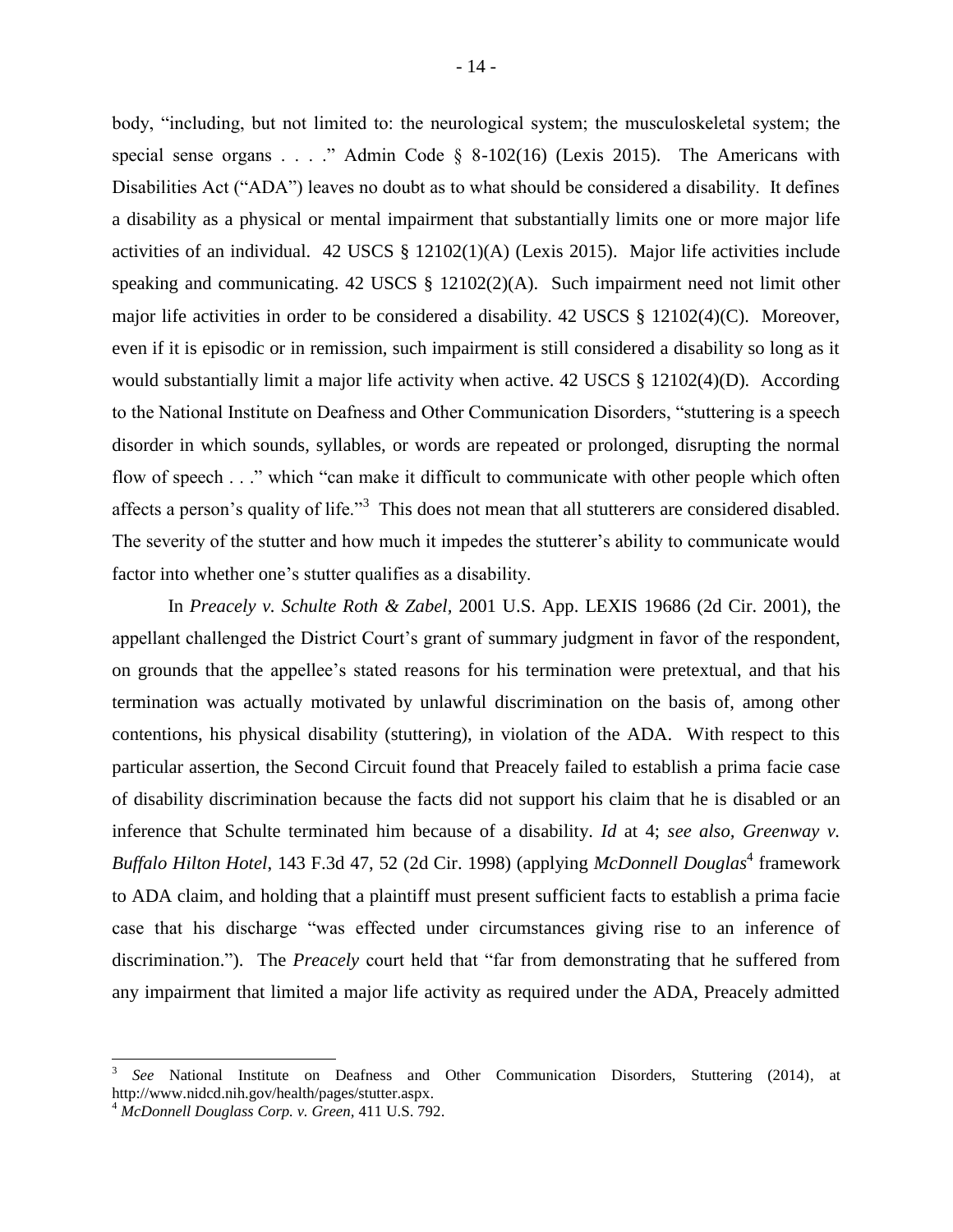that his stutter was neither a physical nor a mental disability; and that it did not interfere with his ability to work or talk." 2001 U.S. App. LEXIS 19686 at 4.

While Preacely's admission that his stutter was not a disability and did not impact his ability to work or talk factored into the court's ruling, his case suggests that a case-by-case analysis may be necessary. In the present case, respondent's supervisor made a management decision that he could not assign certain jobs to respondent because of his stutter. From this, an inference may be drawn that respondent's stutter limits his work assignments, and may well be considered somewhat of a disability. The fact that the EEO office seemed unwilling or unable to grasp that a stutter may be a disability means that a stutterer may be teased relentlessly and have no recourse at the agency, or at least from the EEO office. Here, respondent did not explain why he had not complained about being called "stupid" and "idiot" prior to the investigation of the incident that occurred on October 16, 2014. I turn now to an assessment of respondent's credibility.

Respondent's testimony that he and Allum were frequently at loggerheads over driving the Authority's vehicle was conceded by all, even Allum, who acknowledged that he was less inclined to drive when on assignment with respondent and Huynh. They also both conceded that the driving issue formed the basis for their inappropriate behavior towards each other on October 16, 2014. But I did not find credible, respondent's testimony that this was the first time that he had cursed Allum. Allum's admission to the EEO investigator that he and respondent frequently engaged in inappropriate verbal exchanges was more credible.

Even though Allum texted his friend Mathieu, and not his supervisor, to report on respondent, I find that that has little bearing on whether or not respondent used the "N" word. Supervisor Thomas acknowledged that Mathieu relayed Allum's message to him on the day of the incident, that respondent had called Allum by the "N" word. Allum subsequently wrote memos to Thomas and director Barthell the following day. This tribunal has found that contemporaneous statements evince reliability. *See Human Resources Admin. v. Ali,* OATH Index No 2380/09 at 16 (July 20, 2009); *Dep't of Sanitation v. Sanders,* OATH Index No. 558/09 at 4 (Jan 5, 2009); *Dep't of Correction v. Boyce,* OATH Index No. 789/97 at 14 (July 9, 1997), *aff'd,* NYC Civ. Serv. Comm'n Item No. CD 99-75-SA (July 19, 1999). Moreover, respondent's text to Mr. Allum prior to his first interview with the EEO office, in which he apologized for using "inappropriate language" which may have "hurt" Allum, suggested that the inappropriate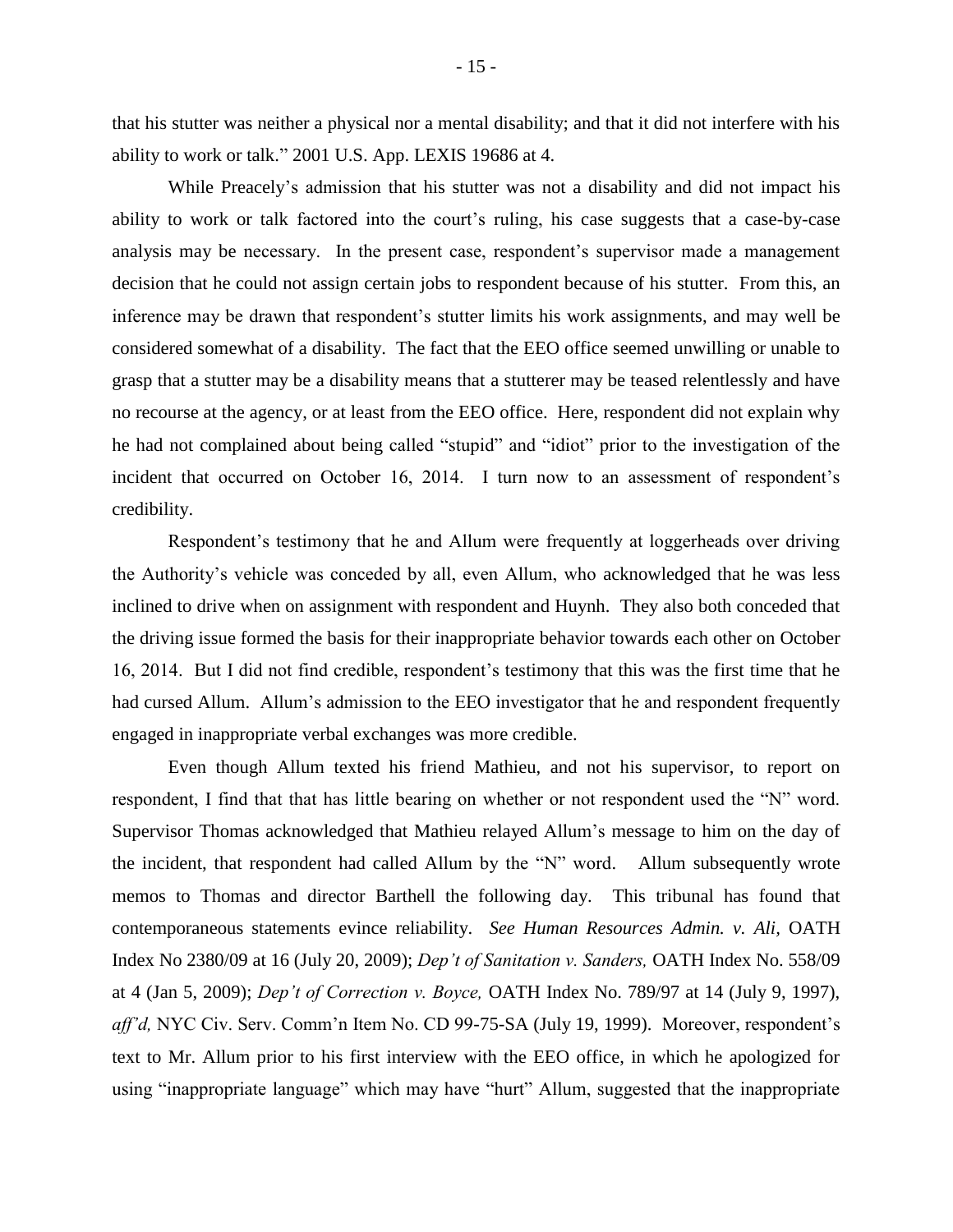language for which he was apologizing went beyond the expletives that they regularly exchanged. Thus, the evidence preponderates in favor of a finding that respondent repeatedly blurted out the "N" word in frustration and reciprocation for the humiliation that he no doubt felt after a protracted period of derision by someone who is much younger. Respondent was well aware that the "N" word was a "terrible word" and that it would inflict pain, which is what he did.

Authority rules require employees to treat each other with courtesy and prohibit profane and uncivil language, including offensive remarks about race, national origin, or ancestry. *See*  Transit Authority Rules and Regulations  $2(a)$ ,  $2(b)$ ,  $2(d)$ ,  $4(a)$ ,  $10(a)$ ,  $10(c)$  and  $10(d)$ . Respondent's behavior violated those rules as well as the Authority's Respectful Workplace Policy No. 1.12.0 (issued Nov. 28, 2007), and its Sexual and Other Discriminatory Harassment Policy No. 1.16.3 (issued Feb. 16, 2010). The charges against respondent as they pertain to a violation of said rules are therefore sustained. The Authority also charged respondent with a violation of rule 4(b), which requires employees to obey the orders of supervision. Petitioner put on no evidence at trial in support of this charge, which appeared to be erroneously included in the list of rules that respondent was alleged to have violated.

#### **FINDINGS AND CONCLUSIONS**

1. On October 16, 2014, respondent violated multiple Authority rules, its Respectful Workplace Policy, and its Sexual and Other Discriminatory harassment policy when he engaged in an exchange of profanities with a co-worker, and used a racial epithet towards that co-worker.

#### **RECOMMENDATION**

Upon making the above findings and conclusions, I requested a copy of respondent's personnel file in order to make an appropriate penalty recommendation, and received a one-page document which revealed that respondent has been employed by petitioner since December 1993, and has no history of prior discipline. No performance evaluations were provided.

Respondent has been found guilty of using expletives against a co-worker, and calling that co-worker the "N" word, in violation of the Authority's rules and policies. The Authority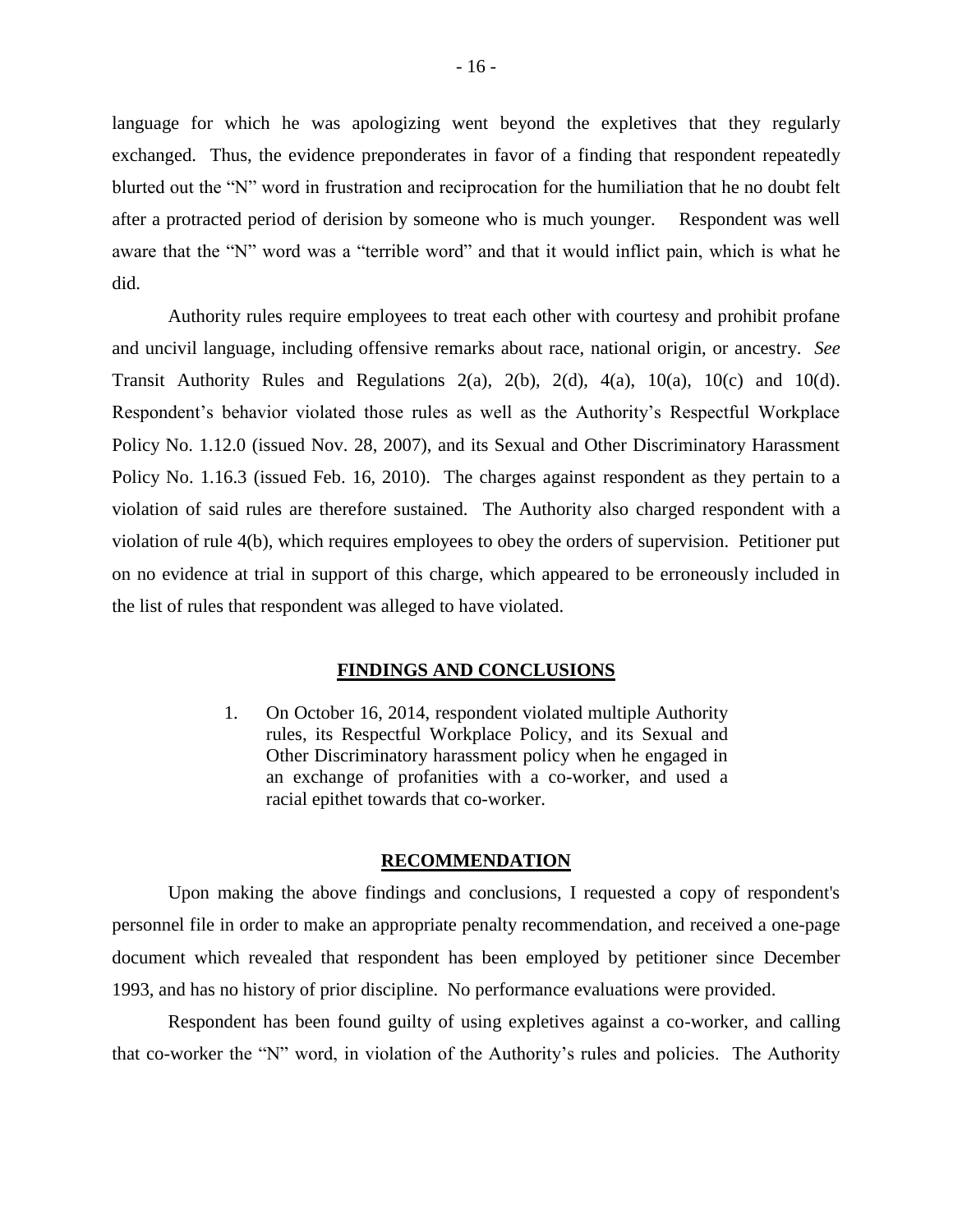seeks a recommendation of termination of respondent's employment, which I find to be excessive.

This tribunal has denounced the use of the "N" word as an "ugly racial epithet, which '... ranks as perhaps the most offensive and inflammatory racial slur in English…. [It is] a word expressive of racial hatred and bigotry.'" *Dep't of Sanitation v. Lugo,* OATH Index No. 1634/05 at 4 (Nov. 17, 2005), *aff'd,* NYC Civ. Serv. Comm'n Item No. CD06-65-SA (July 10, 2006) (quoting MERRIAM WEBSTER'S COLLEGIATE DICTIONARY, at 784 (10th ed. 1995)). We have recommended penalties ranging from 10 days' suspension without pay to termination, or demotion, where respondents have used the word wantonly against co-workers. *See Transit Auth. v. Borowski,* OATH Index No. 1873/06 (Aug. 10, 2006), *modified on penalty,* Auth. Determination (Aug. 22, 2006), *appeal dismissed as moot,* NYC Civ. Serv. Comm'n Item No. CD 07-57-D (May 25, 2007) (15-day penalty recommendation for respondent's use of offensive language in a work-related voicemail message modified to demotion, but dismissed as moot after respondent resigned prior to imposition of the penalty); *Transit Auth. v. Brodowski,* OATH Index No. 766/04 (Apr. 30, 2004), *modified on penalty,* Auth. Determination (May 20, 2004) (15-day penalty recommendation modified to 44 days for supervisor who regularly used profanity and prohibited language towards a subordinate over a two-year period); *Transit Auth. v. Pasieka*, OATH Index No. 2112/01 (Feb. 19, 2002), *aff'd*, NYC Civ. Serv. Comm'n Item No. CD 04-12- SA (May 17, 2004), *rev'd*, *Pasieka v. Transit Auth.*, Index No. 26592/04 (Sup. Ct. Kings Co. March 3, 2005), *rev'd and reinstated*, 2006 N.Y. App. Div. Lexis 9726 (2d Dep't 2006) (supervisor demoted, where he was found to have used derogatory ethnic names to his subordinates on a daily basis for two years, and was unremorseful); *Transit Auth. v. Kerr,* OATH Index No. 1234/00 (May 10, 2000), *modified on penalty,* Authority Decision (July 18, 2000), *modified on penalty,* NYC Civ. Serv. Comm'n Item No. CD 03-22-M (Feb. 5, 2003) (15-day suspension recommended for a supervisor, a 22-year employee with one prior incidence of discipline, who called his subordinate by the "N" word, modified to 44 days by the Authority, but reduced by the Civil Service Commission which found 44 days to be excessive). The penalty recommendations in these cases are consistent with penalties imposed by other agencies.<sup>5</sup>

 $\overline{a}$ 

<sup>5</sup> *See Dep't of Sanitation v. Lugo,* OATH Index No. 1634/05 (Nov. 17, 2005), *aff'd*, NYC Civ. Serv. Comm'n Item No. CD 06-65-SA (July 10, 2006) (10-day suspension for respondent who used the "N" word in a Department facility, in the presence of three other Department workers); *Police Dep't v. Kilroy,* OATH Index No. 1096/91 (July 10, 1991), *aff'd sub. nom., Kilroy v. Brown*, 190 A.D.2d 530 (1st Dep't 1993) (penalty of 15 vacation days for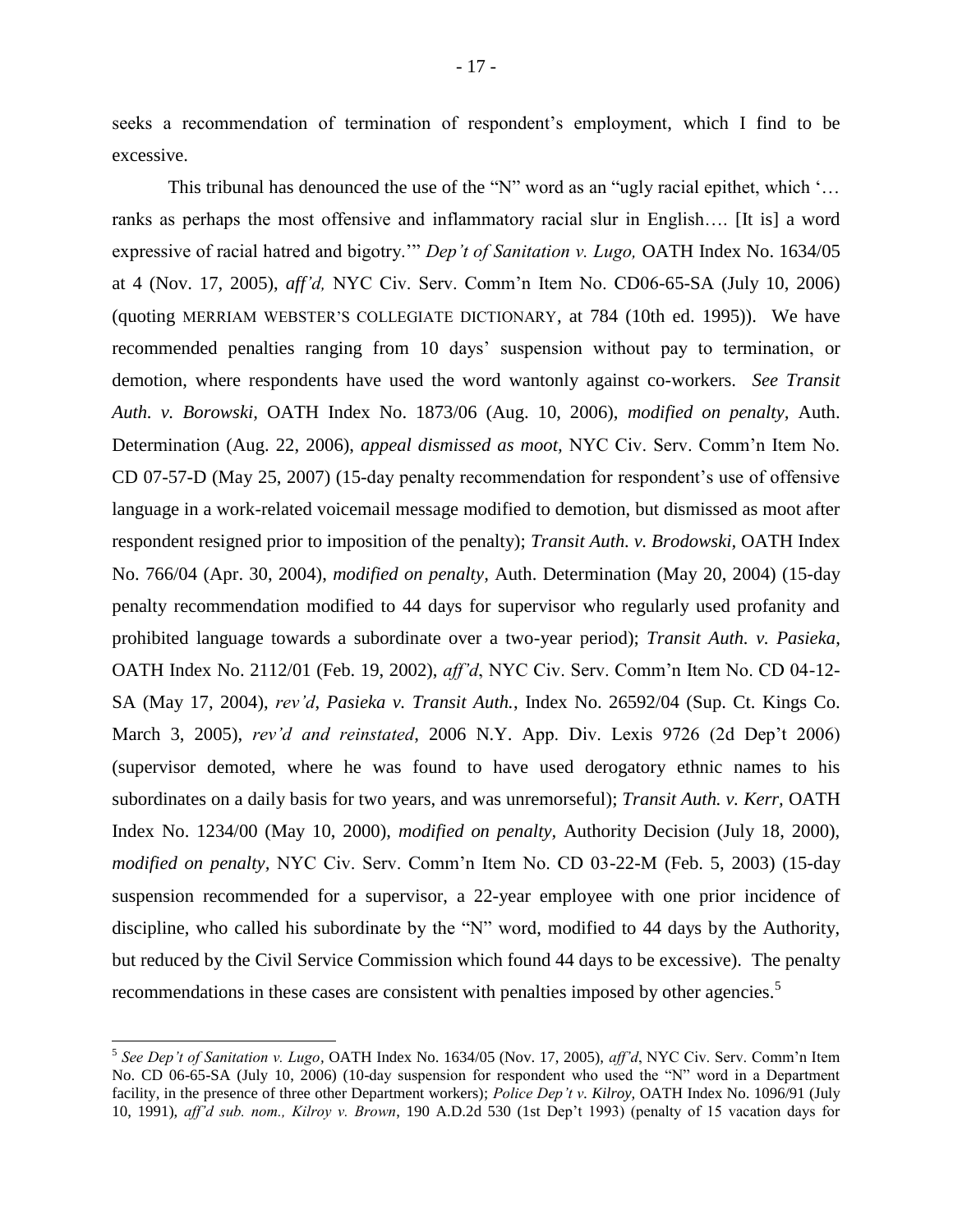The peculiar circumstances of this case provide some mitigation. That does not mean that I endorse respondent's behavior. However, the testimony and EEO report lead me to conclude that Allum discriminated against respondent when he consistently called respondent "stupid" and "idiot," and that this was based on respondent's perceived disability and his heavily accented language, and thus, his national origin. Such discrimination was underscored by the generational and ethnic differences between them which were unmistakable. Thus, respondent's use of the "N" word to Mr. Allum appeared to be the eruption of repressed anger at Allum's protracted derision and demeaning behavior towards him. The fact that respondent never reported Allum to the EEO office should not be interpreted to mean that discrimination by Allum did not occur. Nor should Allum's admissions to cursing respondent and treating him with contempt be easily discounted. Not only was it a contributing factor to respondent's behavior, but it was clear that the supervisor was aware of the ill treatment being meted out to respondent, yet he never bothered to identify it as a problem or address and remedy the situation, or report it to the EEO office as he was obligated to do.

What I find inexplicable is the five-day penalty that Mr. Allum received versus the penalty of termination that the Authority is seeking here against respondent. No justification was advanced for the disparity, given Allum's admitted intolerance of respondent.

In order to arrive at an appropriate penalty, respondent's misconduct must be balanced by his long tenure and lack of disciplinary history. *See Dep't of Transportation v. Jackson*, OATH Index No. 299/90 at 12 (Feb. 6, 1990) ("employees should have the benefit of progressive discipline wherever appropriate, to ensure that they have the opportunity to be apprised of the seriousness with which their employer views their misconduct and to give them a chance to correct it"). The penalty may not be "so disproportionate to the offense, in light of all the circumstances, as to be shocking to one's sense of fairness." *See Pell v. Board of Education,* 34 N.Y.2d 222, 233 (1974) (citing *McDermott v. Murphy,* 15 A.D.2d 479 (1st Dep't 1961), *aff'd,* 12 N.Y.2d 780 (1962)). Here, I find the Authority's request for termination to be disproportionate to the offense, given the circumstances that gave rise to respondent's isolated use of the "N" word, even though it was repeated multiple times on that one occasion.

 $\overline{a}$ 

officer who uttered the words, "dirty [N]" in presence of an administrative aide); *see also Dep't of Correction v. Andino*, OATH Index No. 430/89 at 8 (Aug. 10, 1989), *modified on penalty*, NYC Civil Serv. Comm'n Item No. CD 90-57 (June 20, 1990) (penalty for captain who referred to a subordinate using the "N" word, reduced from 60 to 30 days, in spite of his lack of remorse).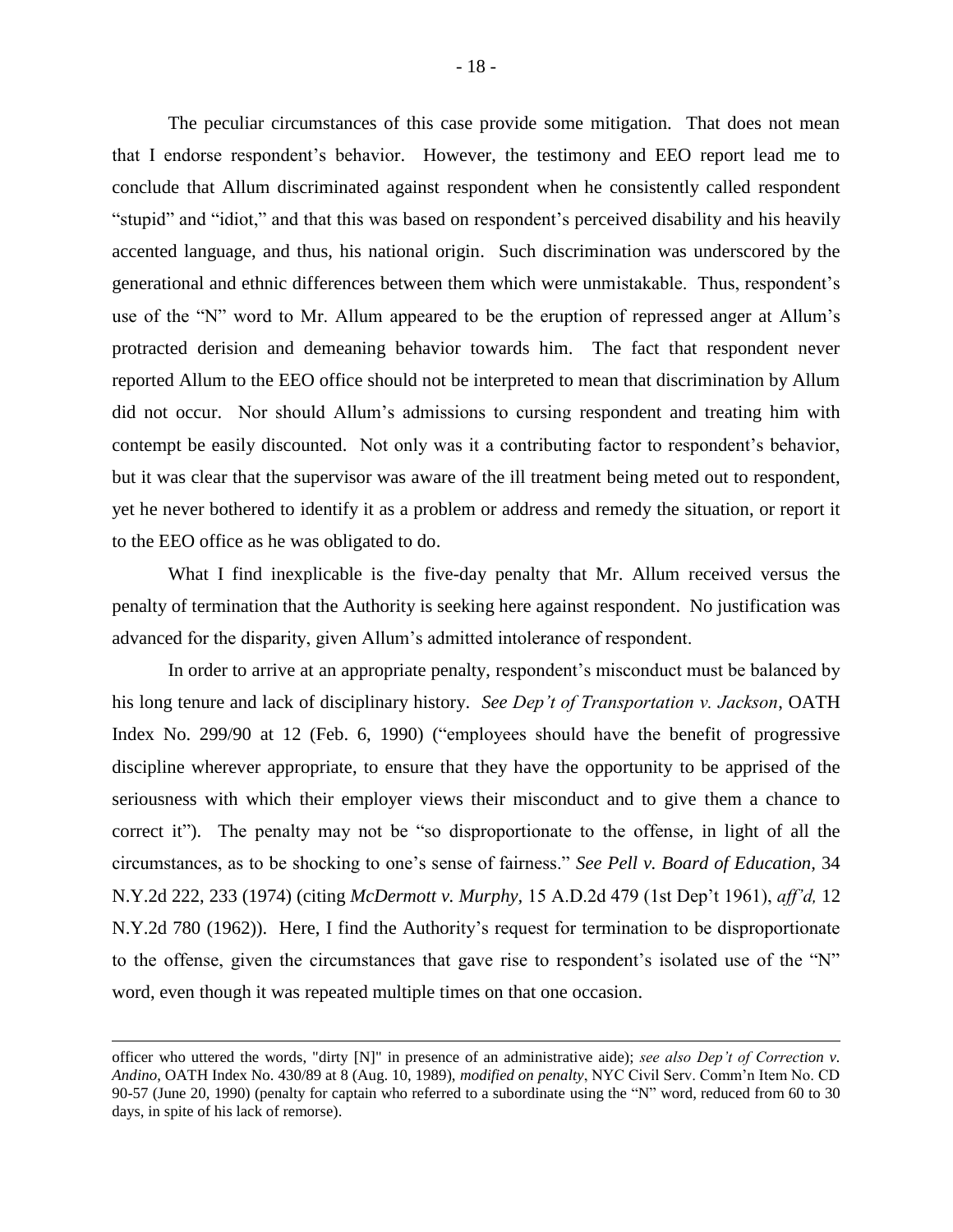Accordingly, for responding to Mr. Allum with expletives similar to those used by Allum, I recommend a penalty similar to Allum's, a five-day suspension without pay with credit for time served. For his use of a racial slur after much provocation, I recommend that respondent be suspended for 15 days without pay, with credit for time served.

In sum, I recommend that respondent be suspended without pay for 20 days, with credit for time served. In light of his 30-days pre-trial suspension, I recommend that the Commissioner restore respondent to his job and reimburse him with 10 days' pay.

> Ingrid M. Addison Administrative Law Judge

March 23, 2016

SUBMITTED TO:

**VERONIQUE HAKIM** *President*

APPEARANCES:

**ELLEN JITTRARACHIT, ESQ.** *Attorney for Petitioner*

**LAW OFFICES OF FAUSTO E. ZAPATA, JR., PC** *Attorneys for Respondent* **BY: FAUSTO E. ZAPATA, JR., ESQ.**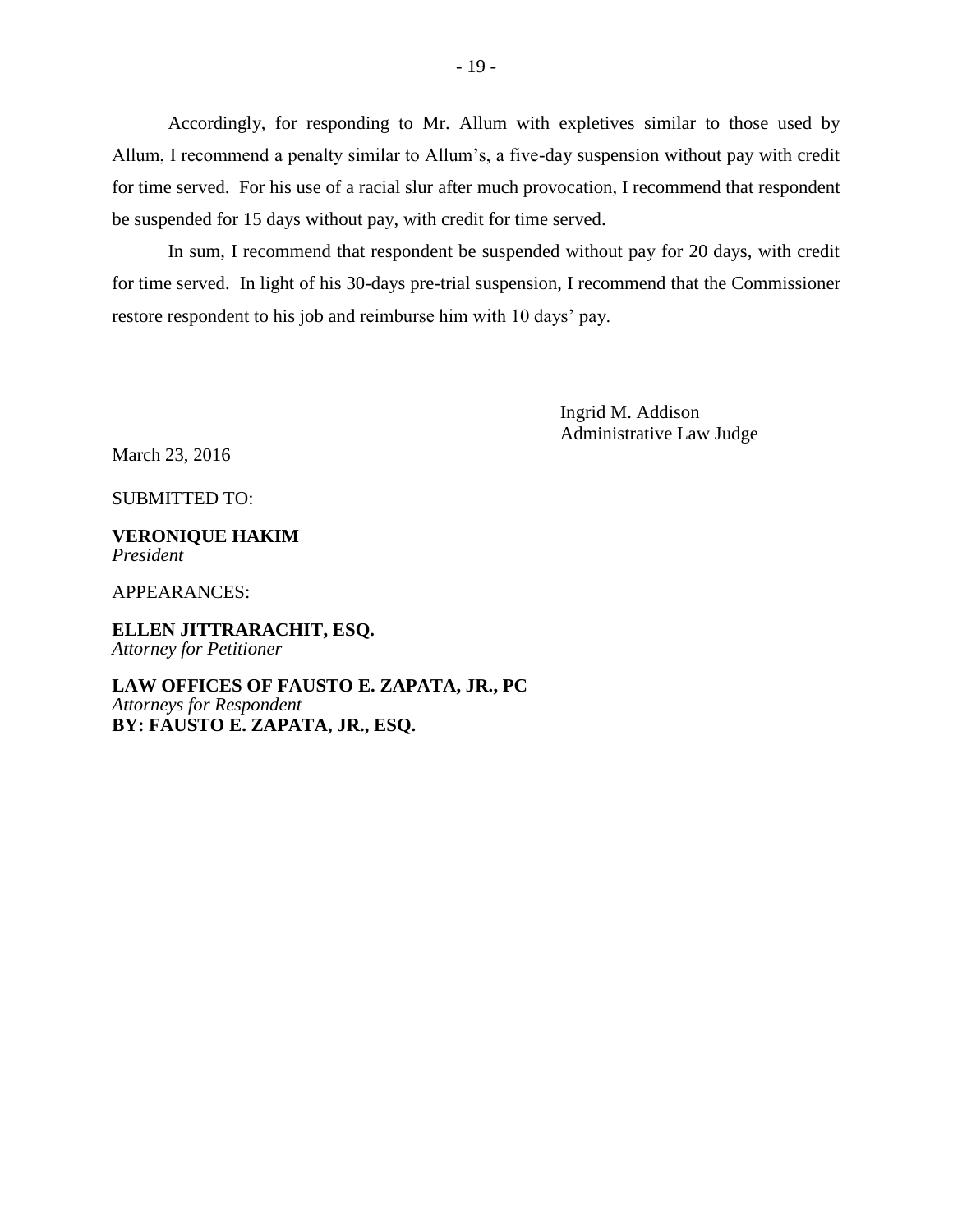### **Shahbaz, Zafar**

# **OATH Index #801/16**

## **Transit Authority v. Shahbaz, OATH Index No. 0801/16**

A disciplinary hearing on the charges was held on February 12, 2016 before Administrative Law Judge ("ALJ") Ingrid Addison at the Office of Administrative Trials and Hearings ("OATH"). In her Report and Recommendation, ALJ Addison found Respondent guilty of violating, "multiple Authority rules, its Respectful Workplace policy, and its Sexual and Other Discriminatory Harassment policy when he engaged in an exchange of profanities with a co-worker, and used a racial epithet [use of the word "nigger"] towards that co-worker.'' I have reviewed the Report and Recommendation as well as the letter dated April 1, 2016 submitted by Respondent's counsel. I concur with ALJ Addison's finding of guilt and denouncement of the use of the "N" word.

The Authority is committed to its long-standing policy of maintaining a work environment free from discrimination, harassment, acts of intolerance, and other offensive and disrespectful behaviors. All of our employees are put on notice that misconduct which violates our Respectful Workplace policy and Sexual and Other Discriminatory Harassment policies may result in dismissal from employment. The Authority has a zero tolerance policy for this type of misconduct.

The ALJ recommended as a penalty that Respondent be suspended without pay for 20 days, with credit for time served. I recognize that Respondent is a 23-year employee who has a clean disciplinary record and that the recommended penalty may be consistent with similar OATH recommendations and decisions issued by the Civil Service Commission. Based on my entire review I agree with the ALJ's recommended penalty of 20 work days' suspension with credit for time served. The record reflects that Respondent was suspended from duty without pay on October 22, 2015 and continues on such suspension. He was restored to the payroll pursuant to applicable law on November 23, 2015 and has been paid since that time. In accordance with Civil Service Law Section 75 (3) I find that the initial 30 day suspension without pay should be considered as part of the penalty. The Respondent will not be reimbursed for additional unpaid suspension time.

Therefore, Respondent will serve a 20 work day suspension for his misconduct with credit for time served and he will be reinstated without back pay.

**CHRISTOPHER JOHNSON**, *Vice President Labor Relations*, MTA/New York City Transit Authority

NEW YORK CITY TRANSIT Office of Labor Relations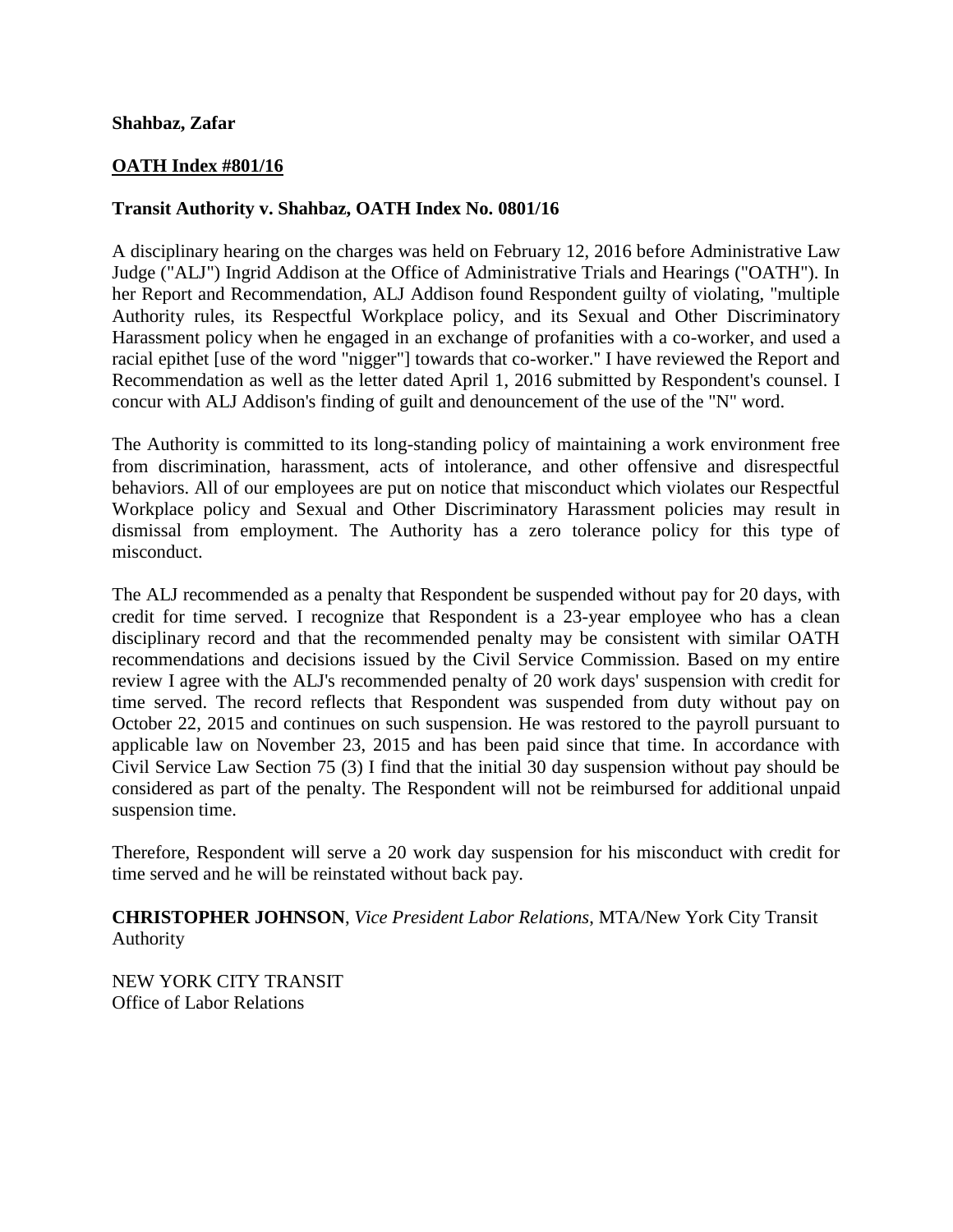### THE CITY OF NEW YORK CITY CIVIL SERVICE COMMISSION

-------------------------------------------------------------------------

In the Matter of the Appeal of

#### ZAFAR SHAHBAZ

Appellant

-against

#### NYC TRANSIT AUTHORTTY

Respondent

Pursuant to Section 76 of the New York State Civil Service Law

CSC Index No: 2016-0308

---------------------------------------------------------------------------

### DECISION

**ZAFAR SHAHBAZ** ("Appellant") appeals from a determination of the NYC Transit Authority ("NYCTA" or "the Authority") finding him guilty of incompetency and misconduct and imposing a penalty of 30 days' unpaid suspension following disciplinary proceedings conducted pursuant to Civil Service Law ("CSL") Section 75.

Following a hearing at the Office of Administrative Trials and Hearings ("OATH"), the Administrative Law Judge ("ALJ") found Appellant, who has been employed at NYCTA since 1993 and currently holds the civil service title of Level II Railcar Technical Specialist, guilty of using a racial epithet and inappropriate language during a verbal altercation with a co-worker.

The ALJ recommended a penalty of 20 days' suspension in her Report and Recommendation ("R&R"), with credit for time Appellant served on a 30-day pre-hearing suspension. Although the Authority accepted the ALJ's findings, it rejected the penalty and imposed a 30-day suspension but credited Appellant with time served.

The Civil Service Commission ("CSC" or "Commission") conducted a hearing on July 21, 2016. For the reasons indicated below, the Commission modifies the penalty to 10 days' unpaid suspension.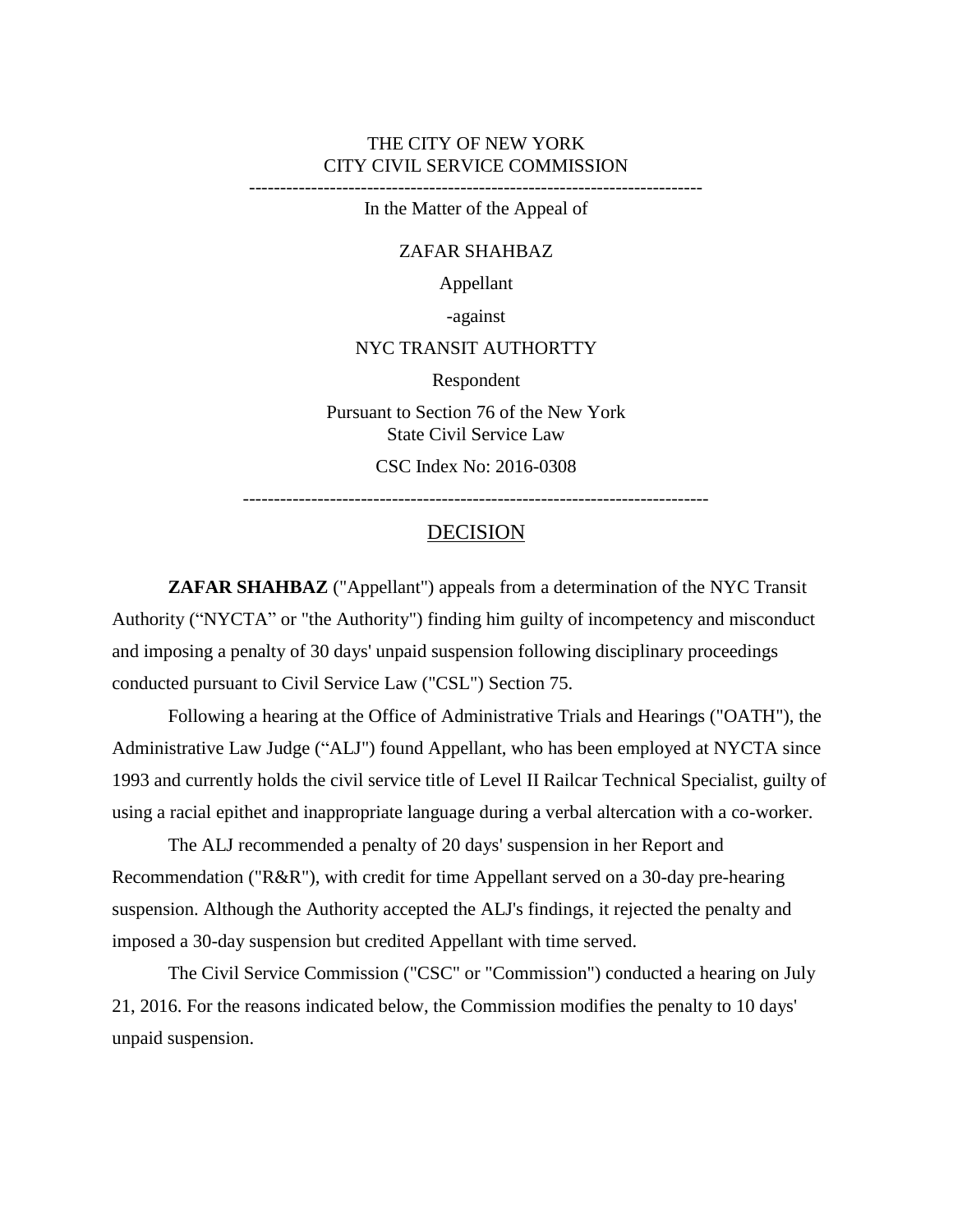### **Background**

On October 16, 2014, Appeltant, Mr. Allum, and another co-worker, Liem Huynh, were dispatched to a work location in Queens. When their task had been completed, a dispute arose between Appellant and Mr. Allum over who would drive back to the office. Mr. Allum testified below that after he called Appellant a "spiteful asshole," Appellant called Mr. Allum "the 'N' word" repeatedly. R&R at 4.

Mr. Huynh was at the front of the vehicle and testified at the OATH hearing that he did not hear Appellant use a racial epithet during the argument. Mr. Huynh did testify that Mr. Allum is always reluctant to drive and that has been a source of conflict between Mr. Allum and Appellant whenever they work together.

Mr. Allum testified that he texted another co-worker, Harold Mathieu, asking that a supervisor be informed and he drove back to the office. However, Mr. Allum's supervisor had already left by the time the three men returned. The next day, Mr. Allum informed his direct supervisor in writing about what had taken place, including Appellant's use of a racial epithet. Because Mr. Allum's direct supervisor was not in the office on the day he submitted his memorandum about the incident, another supervisor, who was copied on the memorandum, referred the matter to the NYCTA's Office of Equal Employment ("EEO"). An EEO investigator interviewed all the parties involved over the year-long investigation. Mr. Allum reported to the EEO investigator that on November 19, 2014, Appellant sent Mr. Allum a text message apologizing for the use of "improper language" and asking Mr. Allum to have a conversation before the matter went any further. Mr. Allum asked that Appellant not text him anymore. Appellant told the investigator that Mr. Allum repeatedly cursed at him on several occasions, including on October 16, 2014, and provided several instances where Mr. Allum called Appellant a "motherfucker." Appellant admitted that he also cursed at Mr. Allum during the October 16, 2014 verbal altercation, but denied using a racial slur. Appellant also admitted to the EEO investigator that he sent Mr. Allum the text on November 19, 2014, but that the "improper language" that he apologized for referred to the curse words he directed to Mr. Allum and not to the racial epithet that Mr. Allum claimed.

In its October 14, 2015 report, the EEO found it more credible than not that Appellant used a racial slur in the argument with Mr. Allum. The EEO also found that there was a strained working relationship between the two and that Mr. Allum had made inappropriate comments,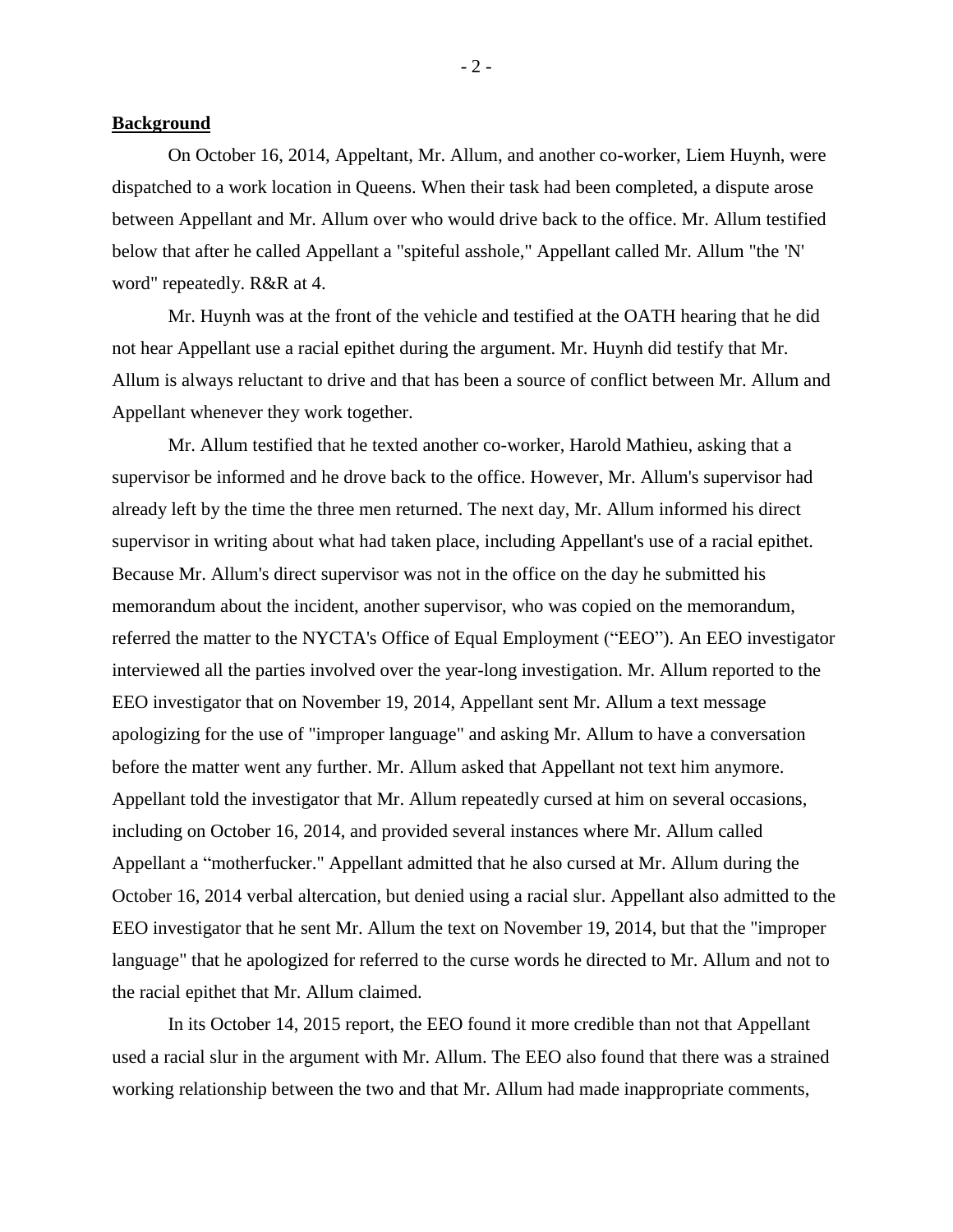using belittling and profane language, towards Appellant.

NYCTA charged Appellant with violating several Authority rules regarding employee behavior in the workplace, including its Respectful Workplace Policy and Sexual and other Discriminatory Harassment Policy, while on duty on October 16, 2014, when he engaged in a verbal altercation with a co-worker, Chad Allum, using profanity and a racial epithet. NYCTA suspended Appellant for 30 days from October 22, 2015, to November 23, 2015, prior to the OATH hearing on February 12, 2016.

Both Appellant and Mr. Allum testified below that the driving issue "formed the basis for their inappropriate behavior towards each other on Ooctober 16, 2014," and both conceded that they argued about it frequently. R&R at 15. 3

The ALJ held that "it was clear that [Mr.] Allum engaged in a persistent pattern of addressing [Appellant] in a demeaning manner" because of Appellant's age, heavy Pakistani accent, and stutter, and that he and Appellant argued and cursed at each other frequently. R&R at 13. However, she also held the following:

> [Appellant's] text to Mr. Allum. . . in which he apologized for using "inappropriate language" which may have "hurt" Allum, suggested that the inappropriate language for which he was apologizing went beyond the expletives that they regularly exchanged. Thus, the evidence preponderates in favor of a finding that [Appellant] repeatedly blurted out the "N" word in frustration and reciprocation for the humiliation he no doubt felt after a protracted period of derision by someone who is much younger.

# R&R at 16.

The ALJ recommended a penalty of five days for using profane language towards a coworkerl and 15 days' unpaid suspension for using a racial slur towards that co-worker, with credit for time served during Appellant's 30-day pre-hearing suspension. NYCTA accepted the ALJ's findings of guilt but imposed a penalty of 30 days' suspension, with credit for time served.

### **Appellant's Position**

At the commission hearing, Appellant's attorney argued that there was insufficient evidence in the record for the ALJ to find that he used a racial slur in the argument with Mr. Allum. Appellant noted that there was no corroborating evidence other than Mr. Allum's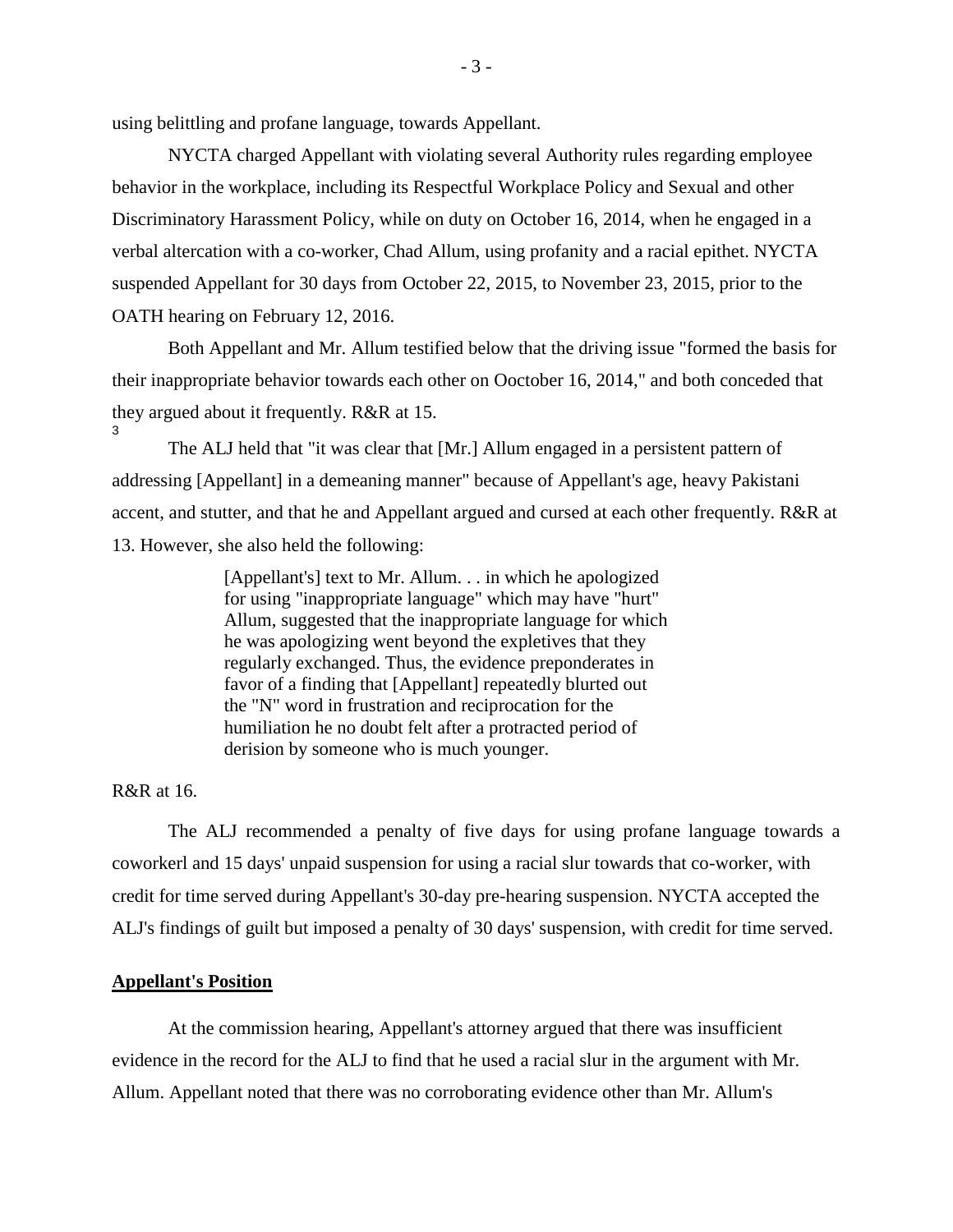statement. Neither Mr. Allum nor Mr. Mathieu produced the contemporaneous text message Mr. Allum sent immediately following the argument. In addition, Appellant also argued that Mr. Huynh testified that he did not hear Appellant used a racial slur towards Mr. Allum. Finally, Appellant stated that the text message he sent to Mr. Allum did not mention a slur and only referred to the "improper language" used. Appellant contended that the October 16, 2014 incident was the first time he cursed back at Mr. Allum, even though Mr. Allum had cursed at him on several occasions. Therefore, he was apologizing for cursing.

Appellant also argued that even if he engaged in the charged misconduct the penalty imposed by the Authority was excessive. Appellant admitted to using profane language, but stated that he did not use a racial slur. Appellant pointed out that the EEO report stated that his manager was aware of the ongoing verbal harassment from Mr. Allum and that the first time he had argued back was when Mr. Allum cursed at him during the October 16, 2014 argument.

### **NYCTA's Position**

Counsel for NYCTA argued that the ALJ credited Mr. Allum's testimony that Appellant used a racial slur, and that she found Mr. Allum more credible than Appellant. NYCTA noted that the ALJ's finding was supported by the EEO report, which also found that Appellant used a slur. Counsel argued that the EEO had conducted a thorough investigation and interviewed Mr. Allum, Appellant, and Mr. Huynh, the supervisors responsible for both men, and Mr. Mathieu, the co-worker to whom Mr. Allum sent a contemporaneous text message following the argument on October 16, 2014. Mr. Mathieu testified to receiving the text message, although neither he nor Mr. Allum was able to produce it at the OATH hearing. The Authority conceded that Mr. Allum bore some responsibility for the incident, but that it was Appellant who used the racial slur.

#### **Analvsis**

The Commission has carefully reviewed the record and considered the arguments on appeal. The Commission finds that the record does not support a penalty of 30 days' unpaid suspension and modifies it to a penalty of l0 days' unpaid suspension: five days for cursing and five days for using the racial slur. This is to be credited against the 30 days Appellant served from October 22 to November 23, 2015, prior to the OATH hearing.

There is a basis for questioning the 30-day pre-hearing suspension Appellant served in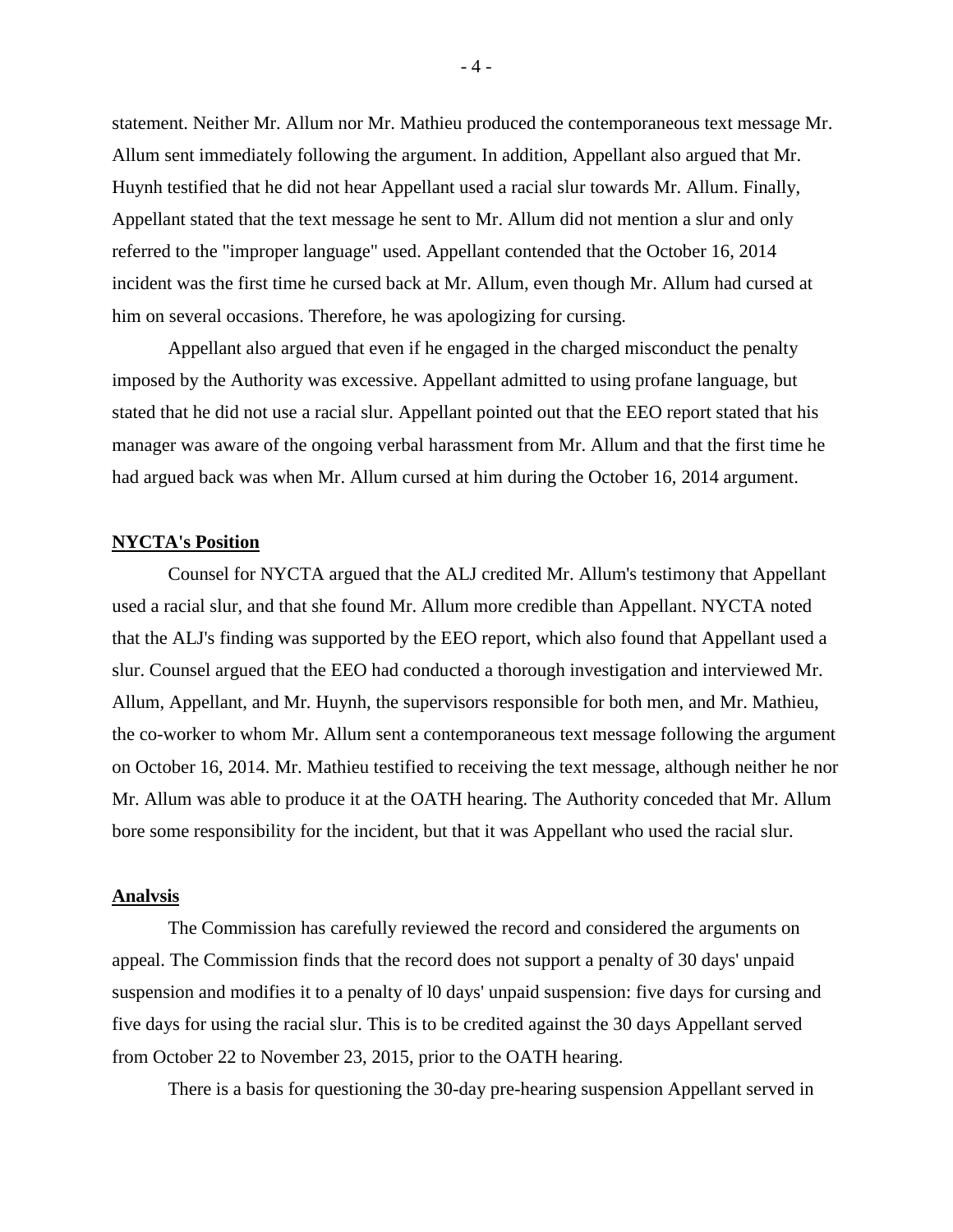this case. CSL Sec. 75(3) states that "pending the hearing and determination of charges of incompetency or misconduct, the officer or employee against whom such charges have been preferred may be suspended without pay for a period not exceeding thirty days." Although the statute does not provide specific guidance regarding the implementation of the pre-hearing suspension, presumably it is to be imposed in cases where the employee is a threat or disruption to the ongoing conduct of the agency. However, in this case when a full year elapsed before this Appellant was suspended pursuant to CSL Sec. 75(3), it assumed a punitive rather than an administrative function. Following the October 16, 2014 incident, NYCTA continued to send Appellant out on jobs, sometimes with Mr. Allum, and no further incident occurred between them. Furthermore, there is no evidence in the record of prior or continued belligerent behavior by Appellant towards Mr. Allum, and no reason to believe Appellant's continued presence caused a threat to the ongoing business of the agency.

The EEO report found that Mr. Allum admitted to using profane language during the arugument with Appellant and the Authority imposed a five-day suspension which Mr. Allum accepted and served. The ALJ imposed the same penalty for Appellant's use of profane language during the argument, language he admitted to using both to the EEO investigator and at the OATH hearing. The commission finds no basis to disturb this finding or the penalty imposed. However, we do find that there is a basis for mitigating the penalty imposed for Appellant's use of the racial slur.

Although the record supports the ALJ's finding that Appellant used a racially-charged epithet, and should be disciplined accordingly, the Commission finds that Appellant's lack of prior disciplinary record and the clear evidence that he himself was subjected to repeated harassment due to his stutter and Pakistani ethnicity, mitigates the penalty imposed on him for his isolated use of the racial slur. Appellant has been employed by the Authority since 1993 and has no prior disciplinary incidents. Further, there is evidence in the record of substantial and ongoing harassment of the Appellant and no remedial action taken by management, although the EEO report found that managers were well aware of Mr. Allum's behavior. Finally, there is further reason to mitigate the penalty when Appellant showed remorse by texting Mr. Allum to apologize, offering to talk through the incident. Finally, as noted above, the Appellant and Mr. Allum continued to work together on occasion without incident for approximately one year before Appellant was suspended.

- 5 -